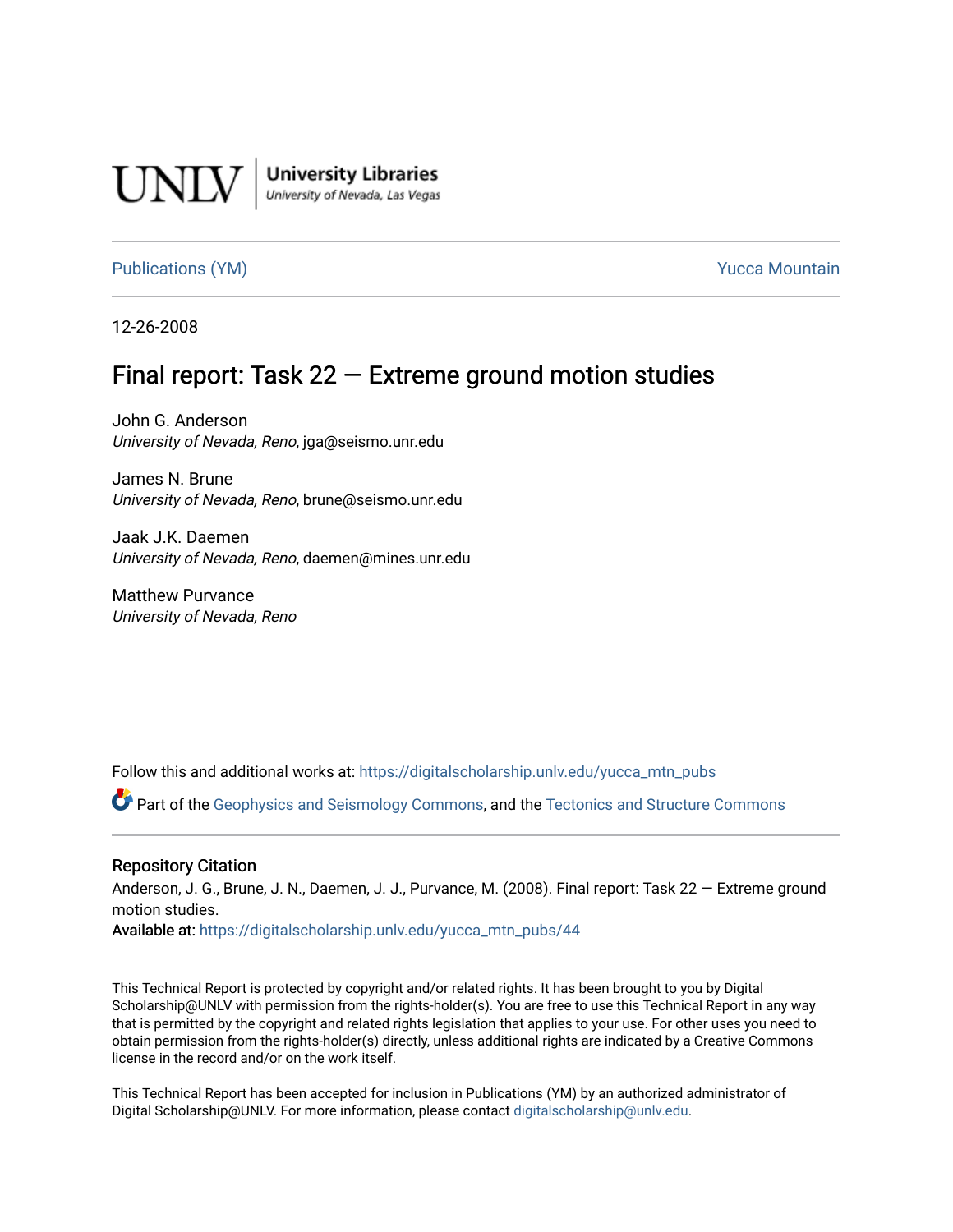

*Nevada System of Higher Education* 

# **TECHNICAL REPORT**

# **FINAL REPORT: TASK 22-EXTREME GROUND MOTION STUDIES**

**Report Document Identifier: TR-NQ-022-1** 

Cooperative Agreement # DE-FC28-04RW12232 Project Activity ORD-FY06-022

26 December 2008

**REVISION**: 0

**Authors:** John Anderson, James Brune, Jaak Daemen, Matthew Purvance

**Principal Investigators:** James N. Brune and John G. Anderson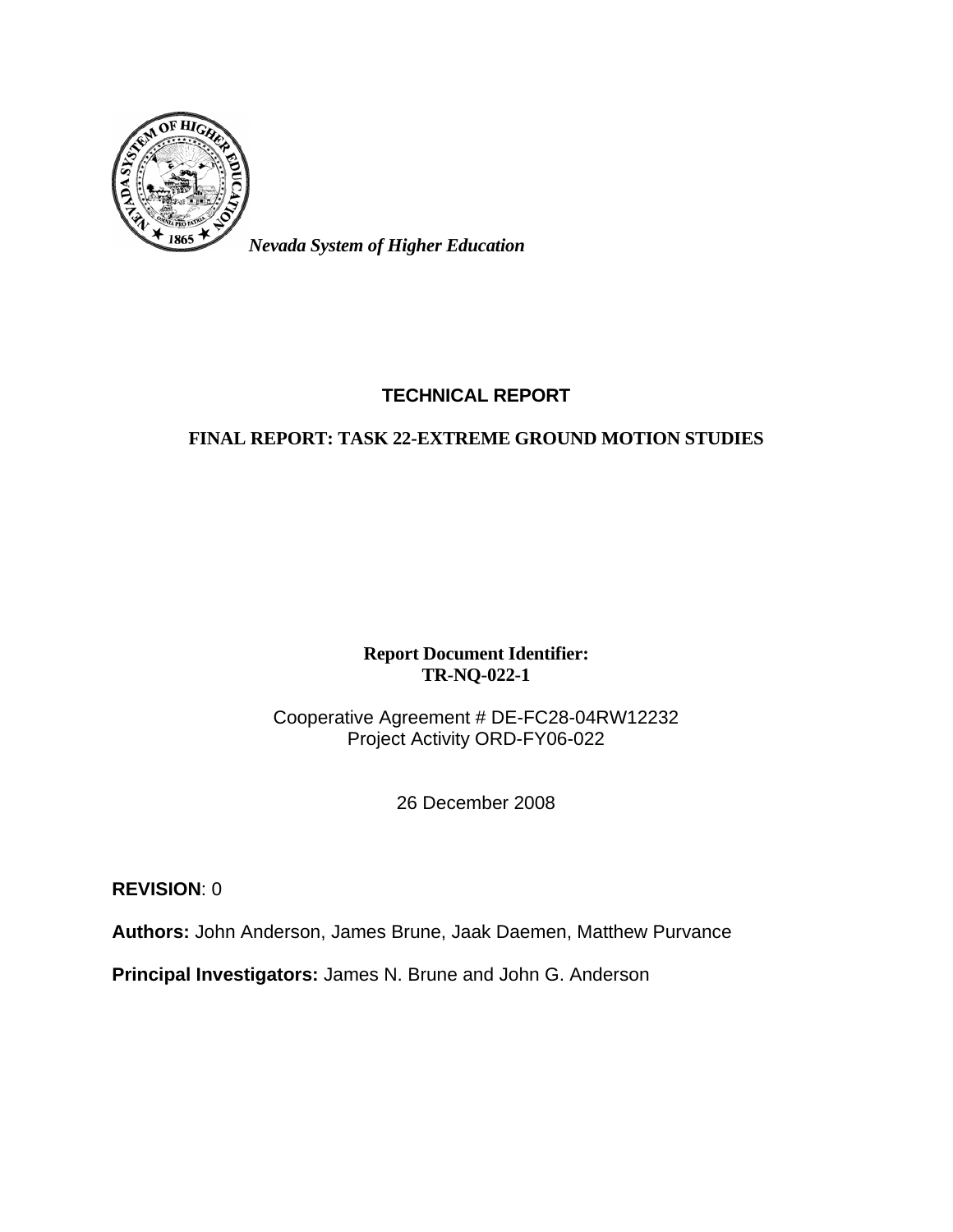#### **FINAL REPORT: TASK 22-EXTREME GROUND MOTION STUDIES (SIP-UNR-049)**

#### **Preamble**

TASK 22 consisted of two separate investigations into extreme ground motions due to seismic events, Subtask 1 and Subtask 2. Subtask 1 included field studies of geological formations that should put an upper bound on extreme ground motions that have happened at the site of the formations. The locations are critically selected to provide the most effective constraints possible on the validity of the probabilistic seismic hazard analysis for Yucca Mountain. Subtask 2 surveyed recorded ground motions from around the world, with the aim to draw general conclusions from these as to the conditions where extreme ground motions are observed. Recommendations for research concerning extreme ground motions were presented by Hanks et al. (2004 a,b). Preliminary results and feasibility conclusions were presented in a synthesis report by Brune et al. (2007, Synthesis Report).

#### **SUBTASK 1: CONSTRAINTS ON YUCCA MOUNTAIN EXTREME GROUND MOTIONS BASED ON PRECARIOUSLY BALANCED ROCKS AND UNSTABLE PRECIPITOUS CLIFFS AT YUCCA MOUNTAIN, AND UN-FRACTURED SANDSTONES ALONG THE SAN ANDREAS FAULT.**

## INTRODUCTION

Probabilistic seismic hazard analysis (PSHA) is based on statistical assumptions which are questionable when extended to very low probability ground motions with annual occurrence probabilities of less than perhaps  $10^{-6}$ . The assumption of ground motion lognormality results in ground accelerations of the order of 10 g along with 10 m/s ground velocities when extrapolated to such low probability events. The short historical database of instrumental recordings is not sufficient to determine the validity and inherent uncertainties of the statistical assumptions regarding the ground motion distributions. This lack of fundamental ground motion data suggests that we look for alternate methods to constrain ground motions over long time periods. In this vein we have investigated relic geomorphic and geologic ground motion indicators. As the PSHA derived ground motion amplitudes are so large, we might expect to find evidence of their occurrences should they have occurred in recent geologic time. Such evidence considered here includes: lack of precariously balanced rocks (perhaps 10 ka to 80 ka age constraint), rock avalanches from (formerly) unstable cliffs (perhaps a few hundred ka age constraint), and fractures in 5 ma sandstones along the San Andreas fault in California. The latter, due to the significantly higher rate of seismicity near the San Andreas fault, provides about 200 times as long of an equivalent time sample as is available at Yucca Mountain. Interpretation based on preliminary non-QA'd age dating suggests that we would be able to provide ground motion constraints for the last several hundreds of thousands of years to perhaps millions of years, and that these constraints would be considerably lower than estimates based on the extant Yucca Mountain PSHA.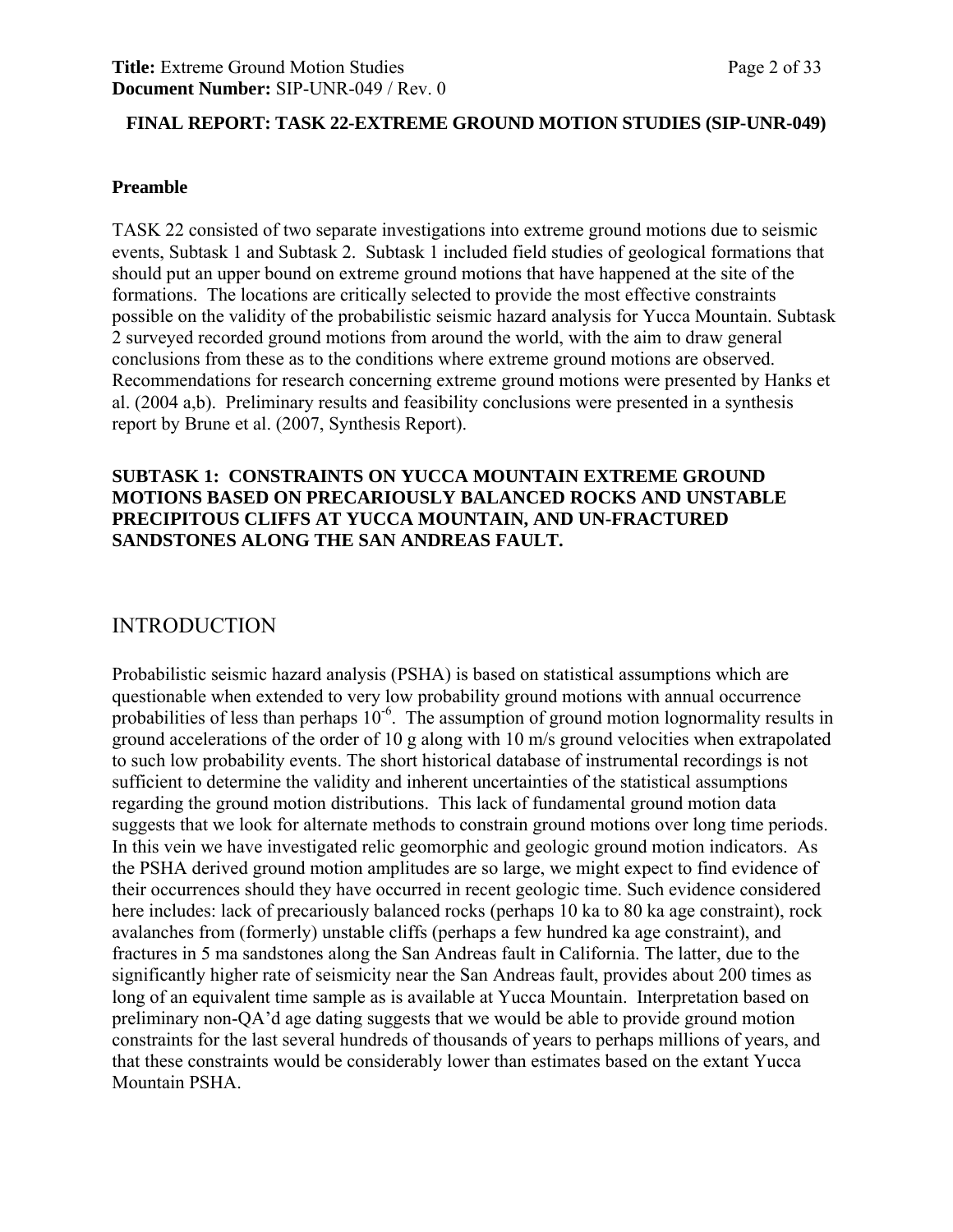## PRECARIOUS ROCK CONSTRAINTS ON EXTREME GROUND MOTIONS

As a result of the discovery of numerous precariously balanced rocks in the vicinity of Yucca Mountain, a methodology has been developed to use these rocks to constrain the probable ground motions at the proposed repository location (Anooshepoor et al., 2004,2006). The precarious rock methodology gives a direct indication of the upper bound on the amplitude of past ground shaking at the precarious rock site. In other words precariously balanced rocks provide estimates of the ground motion amplitudes which have not been exceeded during the residence times of the precarious rocks. This information is in direct contrast to indirect inferences on ground motion amplitudes obtained from trenching studies at Yucca Mountain which cannot directly constrain ground motion amplitudes associated with observed fault slip evidence.

We previously presented estimates of unexceeded peak ground acceleration obtained from observations of precarious or toppled rocks at the Nevada Test Site (NTS) (Brune et al., 2003). Subsequently we improved our estimates by field-testing precarious rocks and by undertaking shake table tests utilizing recorded earthquake and nuclear explosion ground motions(Anooshepoor et al., 2004, 2006).

# COSMOGENIC AGE DATING OF PRECARIOUS ROCK PEDESTALS

Prior to the research reported here we collected samples from precarious rock pedestals in Solatario Canyon for non-QA'd whole rock <sup>36</sup>Cl analyses (Brune et al., 2007, Synthesis Report). In addition rock varnish samples were collected and analyzed via the varnish microlamination method (VML) to determine the minimum surface exposure ages (Bell et al. 1998; Brune et al., 2007, Synthesis Report). The zero erosion cosmogenic age dates for precarious rock pedestals all exceed the minimum exposure ages based on varnish microlaminations. This is not unexpected as the varnish dates are minimum dates because the rock varnish formation process can be "reset' by periods of intense weathering, as might be expected during ice ages or during intense range-front fires. 36Cl derived cosmogenic pedestal ages range from about 56 ka to 240 ka, with most values falling within 50-80 ka. These are considerably older than the minimum dates from rock varnish (generally  $\sim$ 12.5 ka). Thus these preliminary analyses suggested that these dates are consistent with the conclusions of Brune and Whitney (2002) that no large ground motions (greater than about 0.3 g have occurred since the most recent large event proposed from trenching studies (about 70 ka ago on the Solitario Canyon fault, and about 90 ka ago on the Paintbrush Canyon fault). The results further supported the conclusion that the erosion rates at Yucca Mountain are very low and that portions of the slopes at Yucca Mountain are extremely stable, with surface age dates of tens of thousands of years on exposed rocks The cosmogenic age dating results obtained during this project were carried out by John Whitney and Coworkers, and are described in a separate report (Whitney et al., 2008).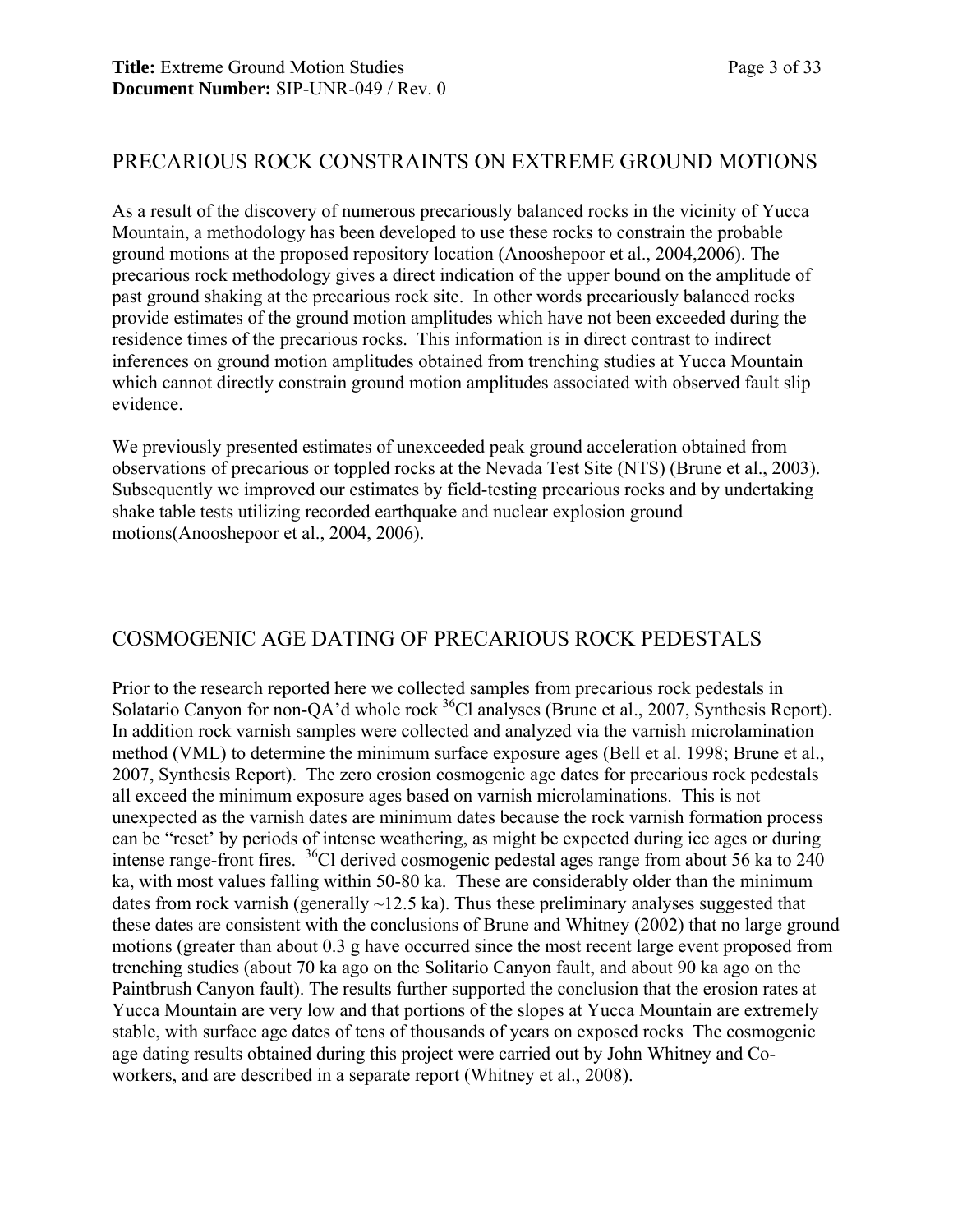#### **Title:** Extreme Ground Motion Studies Page 4 of 33 **Document Number:** SIP-UNR-049 / Rev. 0

### CONCLUSION FOR PRECARIOUS ROCKS

The relatively large horizontal ground accelerations predicted for  $10<sup>4</sup>$  or more years by the recently completed Yucca Mountain PSHA (Stepp et al., 2001) are apparently not consistent with the preliminary results from precarious rock surveys, nor the results found by the research presented here and in the Synthesis Report (Appendix 4). Therefore we anticipate that further testing of precarious rocks and further QA'd cosmogenic age dating will provide improved constraints on the questionable statistical assumptions which lead to extremely high ground motion predictions at very low probabilities.

# UNSTABLE PRECIPITOUS CLIFFS IN THE VICINITY OF YUCCA MOUNTAIN

In addition to numerous precarious and semi-precarious rocks in the vicinity of Yucca Mountain, our surveys have identified a plethora of unstable cliff faces on the western flanks of Yucca Mountain (Figure X). These formations consist of noncohesive, jointed rock units which are fragile when shaken by strong ground motions. Such cliffs are common throughout the area and result from differential erosion of welded and un-welded tuffs. These cliffs appear to be obviously unstable with regard to horizontal ground shaking. In addition these features appear to be persistent features of the Yucca Mountain landscape; as Yucca Mountain has been uplifted over time by the Solitario Canyon fault, erosion has occurred on the western flanks of the mountain leading to the continual exhumation of such jointed cliff units. Brune et al. (2005) suggested that these cliffs give a constraint on ground motions of a few tenths g over periods of the order of 100 ka. Preliminary results of modeling the dynamic response of these cliffs to extreme ground motions were reported in the Synthesis Report (Brune et al., 2007). Additionally Purvance et al. (2007) determined fragilities for 2-d cliff models with various joint orientations. The jointing patterns include subhorizontal, inclined, and random Voronoi joint sets as shown in Figure X. The waveforms chosen for this analysis were a subset of the maximum ground motion recordings catalogued by John Anderson and detailed later in this report. Specifically 20 waveform sets (e.g., horizontal and vertical recordings) were chosen with a broad range of PGV/PGA values. These particular waveforms were chosen based on our previous experience determining the overturning fragilities of freestanding blocks. The horizontal acceleration time histories were scaled from 0.2 g to 2.4 g and the horizontal to vertical PGA ratios were maintained. Cliff failure was defined in this work as the downhill migration of cliff face elements. These simulations were undertaken using the Universal Distinct Element Code (UDEC) developed by Itasca Consulting. Figure X shows these preliminary cliff fragilities. These fragilities are rough due to the very limited number of waveforms used in their determination. Notice that the jointing orientations significantly affect the cliff fragilities. In particular the presence of inclined joint sets may allow for cliff units to withstand significantly higher accelerations than subhorizontal joint sets. Field investigations have indicated that a number of cliff features contain slightly (~10-15 degree) inclined joints sets. Further analyses are required to assess the fragilities of cliff units with realistic joint inclinations. Purvance et al.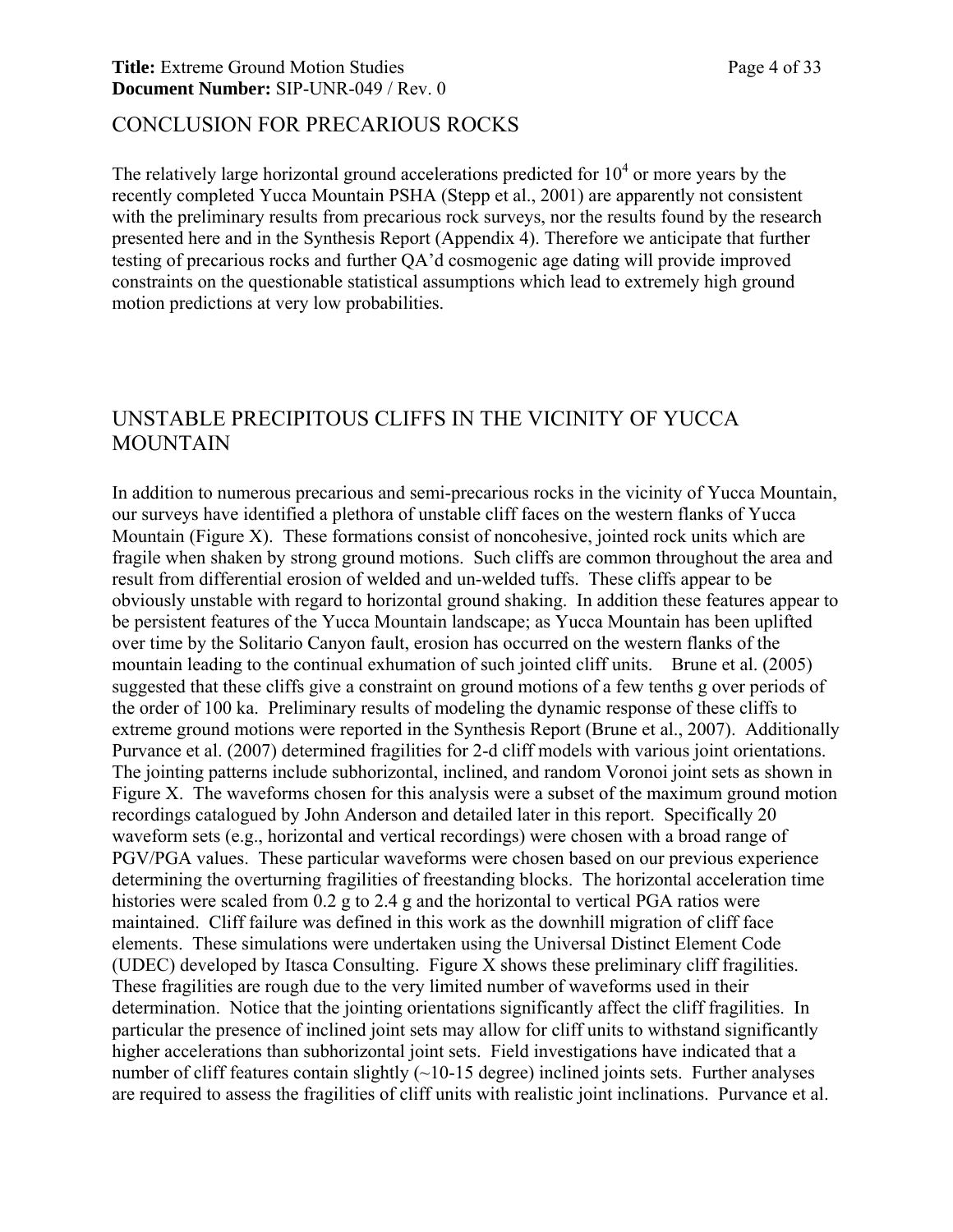#### **Title:** Extreme Ground Motion Studies Page 5 of 33 **Document Number:** SIP-UNR-049 / Rev. 0

(2007) also calculated the cliff responses when exposed to the Yucca Mountain  $10^{-5}$  and  $10^{-6}$ design ground motions outlined in Wong and Stepp (1998). Those ground motions were developed based on the fore mentioned PSHA results of Stepp et al. (2001). Over one half of the 16 10<sup>-5</sup> ground motions and nearly all of the  $10^{-6}$  ground motions would destroy cliff units with subhorizontal jointing patterns. Thus it is clear that extreme ground motions would destroy such cliffs.

# NTS MEGA-BRECCIA ROCK AVALANCHES: CORRELATION WITH GROUND MOTION PREDICTIONS FROM LARGE UNDERGROUND NUCLEAR EXPLOSIONS.

North of Yucca Mountain on NTS, cliff faces on Pahute Mesa have been shaken down by ground motions resulting from energetic underground nuclear explosions (UNEs). Very near to large UNEs, precariously balanced rocks are conspicuously absent from the landscape. In addition, cliff faces are shattered and exhibit numerous, recent rockfalls resulting in mega-breccia rock avalanches. These are evidenced by fresh white surfaces covered by caliche (calcium carbonate) and chalcedony (silica), providing a clear indication that the rockfalls have been caused by the UNEs. Subsequently John Whitney and coworkers have extradited aerial photographs from the USGS archives of some cliff units on Pahute Mesa before and after powerful UNEs, confirming that indeed the mega-breccias are geomorphic indicators of the UNE induced extreme ground motions. As distance from the UNEs increases, rock avalanches disappear and fewer rockfalls are observed (Brune et al. (199x?).

In May 2005 we carried out a reconnaissance field survey of sites of rock avalanches created by large UNE shots. We estimated the peak ground accelerations and velocities from empirically derived ground motion prediction equations for UNEs. From these standard ground motion prediction equations of yield and distance, it was concluded that some of the sites of rock avalanches were exposed to ground accelerations of several g and ground velocities of a few m/s. Ground motions of this amplitude are in the range of those produced by Yucca Mountain PSHA and are truly extreme ground motions. Very large blocks of rock, up to several meters in dimension, were moved 10s of meters horizontally and thrown downhill to form very impressive mega-breccias. The fact that such large blocks of rock could undergo such large displacements testifies to the huge energies involved. Inspection of the size distribution of members of these UNE induced mega-breccias has revealed that the in situ joint distribution strongly affects the boulder size distribution. Conchoidal fractures are also observed in areas without developed joints. The presence of pervasive cooling joints in the Topopah and Teva Canyon Tuffs of Yucca Mountain suggests that should such extreme ground motions have occurred at Yucca Mountain, one might expect similar mega-breccias to be present in Solitario Canyon. This contrasts sharply with the precipitous cliffs existing at Yucca Mountain and the absence of large rubble piles below the cliff faces. In fact there is no evidence that rock avalanches of this type have ever existed at Yucca Mountain. The time constraint associated with the lack of evidence for rock avalanches at Yucca Mountain is the time for natural processes to eliminate the evidence of such rock avalanches which is probably of the order of  $10<sup>5</sup>$  years or longer. There are a few large boulders on the pediment (little or no alluvium) at the north end of Solitario Canyon. Cosmogenic age dates on some of these boulders, as well as boulders in other environments, including cliffs and colluvium at Yucca Mountain, provide estimates of erosion rates of boulders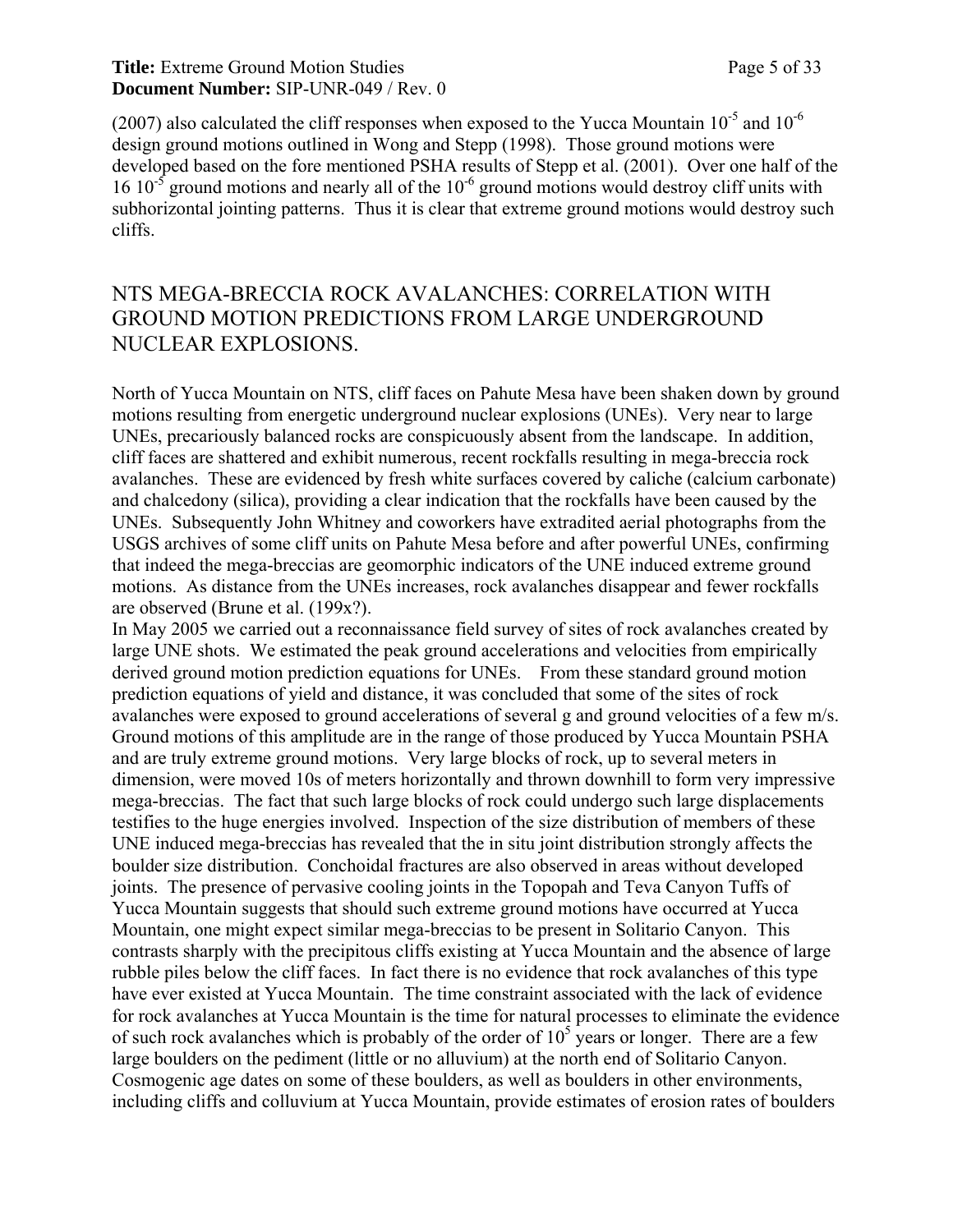#### **Title:** Extreme Ground Motion Studies Page 6 of 33 **Document Number:** SIP-UNR-049 / Rev. 0

exposed to subaerial processes. Results of cosmogenic and geomorphic studies are reported in the associated study of Whitney et al. (2008).

# CONCLUSION FROM UNSTABLE PRECIPITOUS CLIFFS AT YUCCA **MOUNTAIN**

A useful constraint on strong ground motions at Yucca Mountain can be obtained by estimating the time it would take for shaken down cliffs, with consequent rock avalanches (piles of rubble at the cliff base forming mega-breccias) to be re-eroded to unstable conditions similar to those observed currently (no mega-breccias at the base of the cliffs and many unstable cliff units). Preliminary estimates based on cosmogenic age dating described above, suggest that hundreds of ka or greater would be required for such evidence of extreme ground motions to be removed from the landscape. These results suggest that such large ground motions have not occurred at Yucca Mountain for at least this time period.

# CONSTRAINTS ON EXTREME GROUND MOTIONS FROM UNFRACTURED SANDSTONES ALONG THE SAN ANDREAS FAULT

Large sandstone outcrops occur at several locations within 5 km of the San Andreas fault between Tejon Pass and Cajon Pass. These sandstones are greater than 5 million years old**.** Motion on the San Andreas Fault in this region commenced about **5** million years ago. Thus these rocks have been exposed to San Andreas fault earthquakes for about 5 million years. At the current inferred rate of occurrence of large earthquakes, this might translate into as many as 20,000 M  $\sim$  8 events occurring within  $\sim$  5 km of these sandstone outcrops, with about 200 occurring in the last 50 ka. The equivalent comparable time scale translated to Yucca Mountain would be more than a billion years as the rate of seismicity is about 200 times lower at Yucca Mountain. Preliminary measurements of tensile strength of surface samples of the San Andreas sandstones indicate values of less than 15 bars. Should these values correspond to the true tensile strength of the bulk sandstone at depth, the lack of clear evidence of sandstone failure provides constraints on the maximum levels of ground motion that have not been exceeded during their residence times. If particle velocities exceeded about 1 m/s at about  $\frac{1}{4}$  wavelength depth, the internal strains caused by the dynamic stresses would fracture the sandstones in tension. There is no evidence of such tensional fracturing features in these sandstones as has been documented by Brune (2006).

In order to quantify these estimates, the following activities were carried out for Subtask 1:

- 1. We measured the shear-wave velocities of the sandstones. Fracture or lack of fracture depends on the shear strains in the rock, which in turn are proportional to particle velocity divided by shear-wave velocity. The shear wave velocities observed ranged from xx m/s at shallow depth to about 2 km/s at 1000 m depth. The details of the results of this study are reported in detail in Appendix 1.
- 2. We measured the tensile strength of a number of samples of the sandstones. Many measurements indicated tensile strengths of the order of 5 bars or less. Due to the weak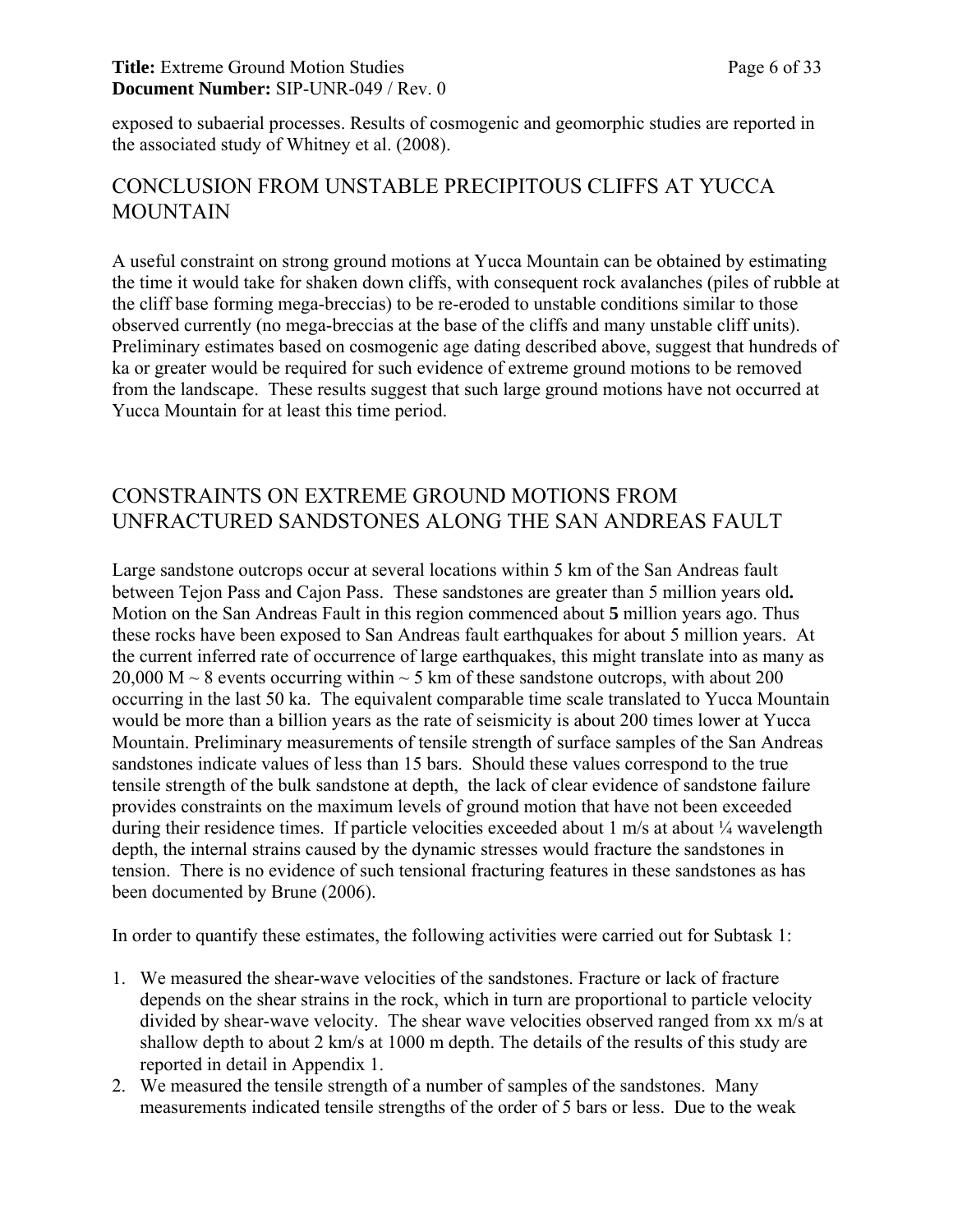nature of the samples and uncertainties in the interpretation of tensile strength results when compared to results from compression tests, we conservatively estimate that the tensile strengths are less than 15 bars. The detailed results of these measurements are reported in Appendix 2.

3. We calculated tensile and shear stresses as a function of depth resulting from combinations of lithostatic stresses and transient dynamic stresses from thousands of large (M~8) earthquakes. If the tectonic stresses are large enough, relatively low amplitude transient stresses would have fractured the rock at depths less than about 1 km in tension or in shear. A detailed description of these calculations is described in Appendix 3.

# CONCLUSIONS FROM UNFRACTURED SANDSTONES ALONG THE SAN ANDREAS FAULT

Un-fractured Tertiary sandstones exist within  $\sim$  5 km of the San Andreas fault at several locations between Cajon Pass and Tejon Pass. These sandstones have been exposed to three stresses: lithostatic stresses from overburden when buried, tectonic stresses related to the faulting, and transient dynamic stresses from thousands of large  $M \sim 8$  earthquakes. If the tectonic stresses are large enough, relatively low amplitude transient dynamic stresses will fracture the rock at depths less than about 1 km. Thus the observation that the sandstones are unfractured places an upper bound on the combination of tectonic stresses and extreme transient dynamic stresses.

Preliminary measurements of tensile strengths of un-fractured sandstones at several sites near the fault yield values less than 15 bars with 95% confidence. In addition, many of the tensile strength measurements produce values less than 10 bars. The rocks at these sites have been at depths between 1 km and 0 km (the surface) during the history of the San Andreas fault. ReMI measurements of shear wave velocity provide input for calculations of strain as a function of particle velocity. Thus the un-fractured sandstones are evidence against the extreme ground motions (> 2 m/s, very low probability) being considered in the design of the designated nuclear waste repository at Yucca Mountain, Nevada.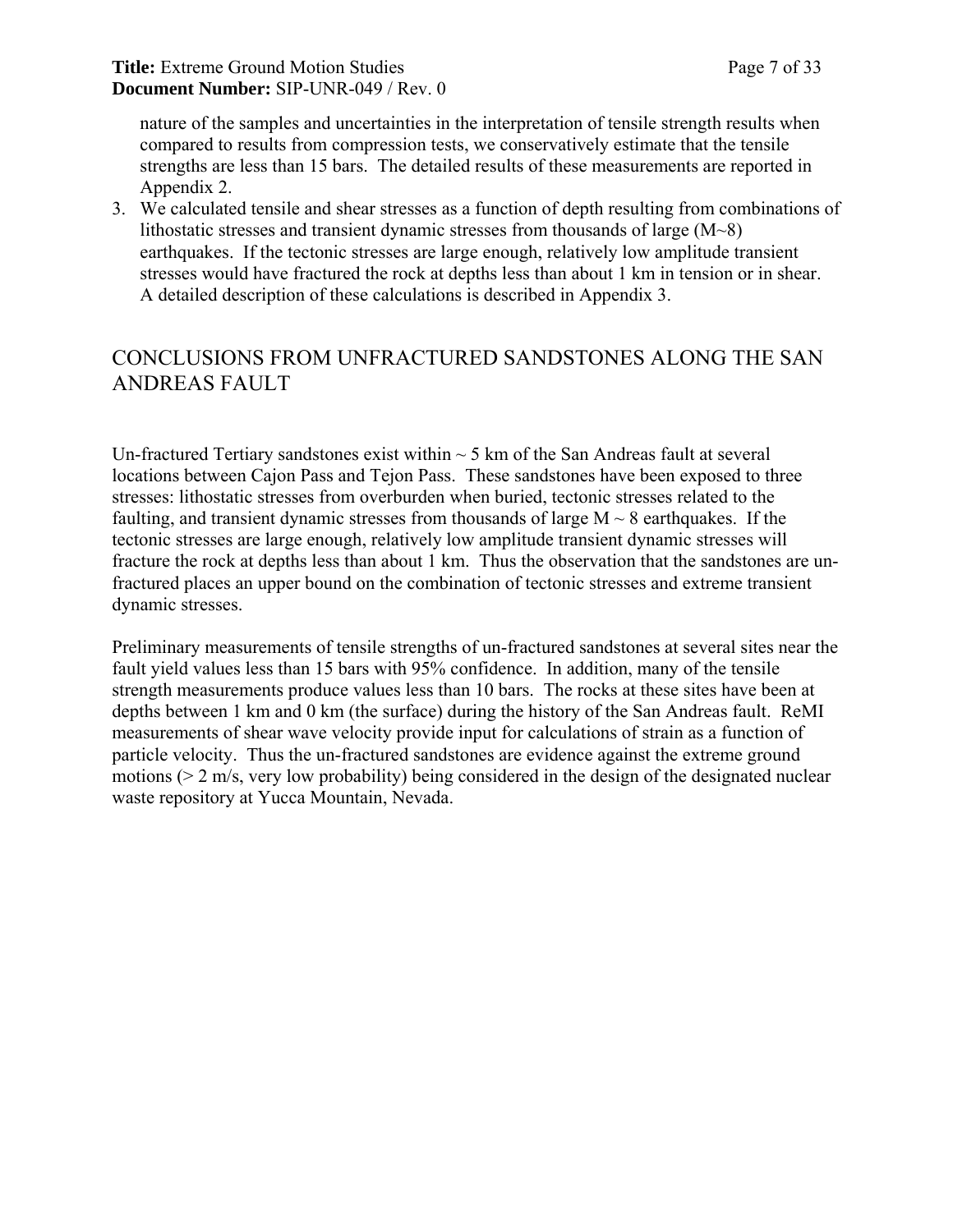#### **Subtask 2: Prepare summary report on large recorded ground motions**

The final report for Subtask 2, TR-NQ-02202 (Anderson, 2008), was approved and submitted in January 2008.

This subtask aimed to understand the characteristics of the free-field strong-motion records that have yielded the 100 largest peak accelerations and the 100 largest peak velocities recorded to date. The peak is defined as the maximum magnitude of the acceleration or velocity vector during the strong shaking. This compilation includes 35 records with peak acceleration greater than gravity, and 41 records with peak velocities greater than 100 cm/s. The results represent an estimated 150,000 instrument-years of strong-motion recordings. The mean horizontal acceleration or velocity, as used for the NGA ground motion models, is typically 0.76 times the magnitude of this vector peak. Accelerations in the top 100 come from earthquakes as small as magnitude 5, while velocities in the top 100 all come from earthquakes with magnitude 6 or larger. Records are dominated by crustal earthquakes with thrust, oblique-thrust, or strike-slip mechanisms. Normal faulting mechanisms in crustal earthquakes constitute under 5% of the records in the databases searched, and an even smaller percentage of the exceptional records. All NEHRP site categories have contributed exceptional records, in proportions similar to the extent that they are represented in the larger database.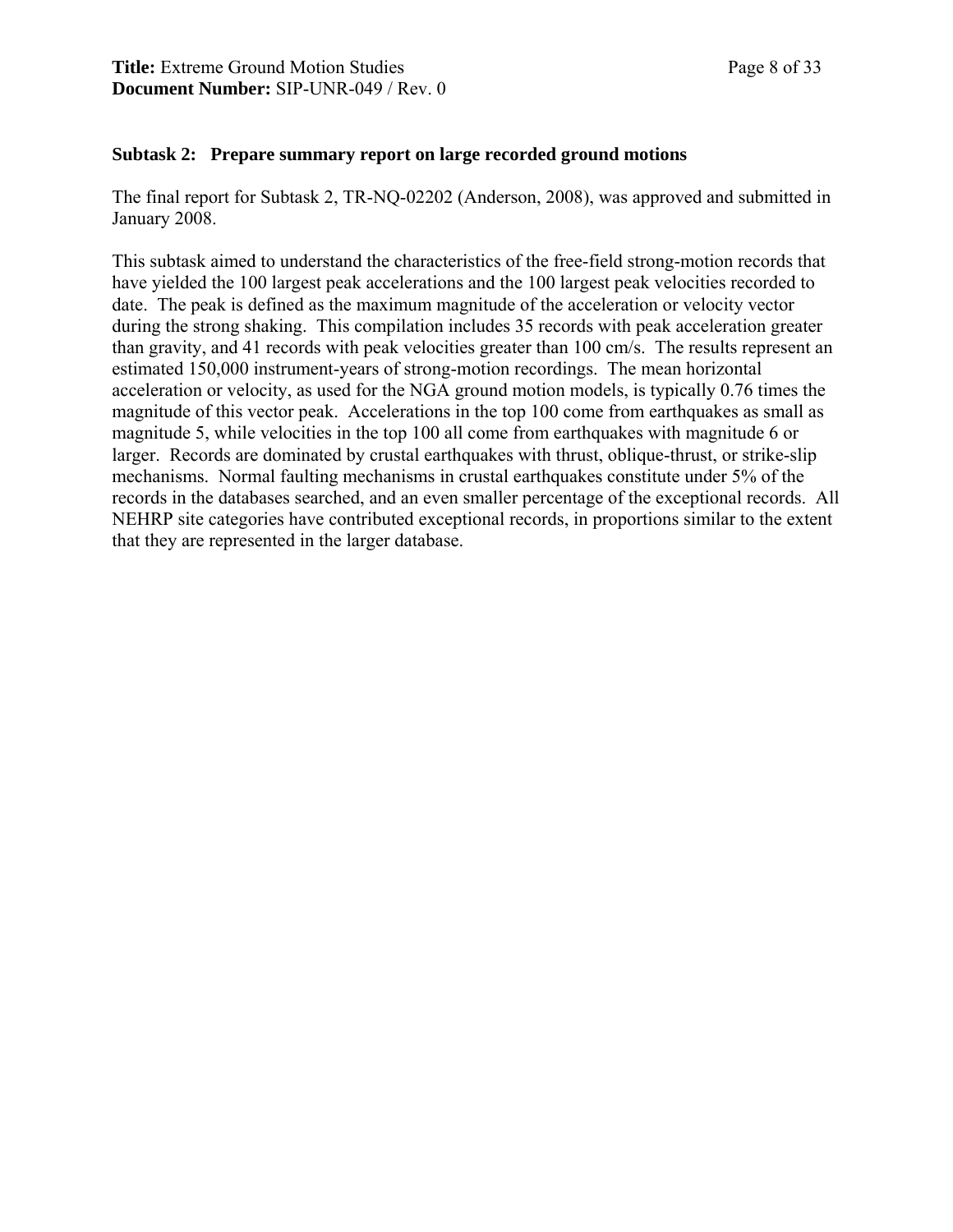#### References

- Allen, B.M., Drellack, S.L., Jr., Townsend, M.J. (1997). Surface Effects of Underground Nuclear Explosions: U.S. Department of Energy Report DOE/NV/11718-122.
- Anderson, J.G. (2008). Source and site characteristics of earthquakes that have cause exceptional ground accelerations and velocities, *Bull. Seismol. Soc. Amer*. **98** (submitted).
- Anderson, J. G. (2008). Exceptional Ground Accelerations and Velocities Caused by Earthquakes, Final Technical Report TR-NQ-022-2, Task ORD-FY06-022, Subtask 2, Nevada System of Higher Education.
- Andrews, D. J., T. C. Hanks, and J. W. Whitney (2007). Physical limits on ground motion at Yucca Mountain, *Bull. Seismol. Soc. Amer*. **97**, 1771-1792.
- Anooshehpoor, A. and Brune, J. N. (1997). Precarious rock methodology: field and laboratory test results, Data Package, Activity Number 8.3.1.17.4.1.2, Accession Number MOL.19970626.0464.
- Anooshehpoor, A., J. N. Brune, and D. H. Von Seggern (2002), Constraints on ground motion at Yucca Mountain provided by precarious rocks, DOE/NSHE Cooperative Agreement Number DE-FC08- 98NV12081, Report TR-02-001.
- Anooshehpoor, A., Brune, J. N. and Zeng, Y. (2004). Methodology for obtaining constraints on ground motion from precariously balanced rocks, *Bull. Seism. Soc. Am.*, **94**, 285-303.
- Anooshehpoor, R., Purvance, M. D., Brune, J. N., Preston, L. A., Anderson, J. G., and Smith, K. D. (2006). Precarious rock methodology for seismic hazard: physical testing, numerical modeling and coherence studies, DOE/NSHE Cooperative Agreement Task ORD-FY04-020, Final Technical Report TR-06-003.
- BSC (2005). Peak Ground Velocities for Seismic Events at Yucca Mountain, Nevada, *Bechtel SAIC Company*, ANL-MGR-GS-000004 REV 00.
- Bell, J. W., Brune, J. N., Liu, T., Zerda, M., and Yount, J. C. (1998). Dating the precariously balanced rocks in seismically active parts of California and Nevada, *Geology*, **26**, 495-498.
- Bierman, P. R., and Caffee, M. W. (2002). Cosmogenic exposure and erosion history of ancient Australian bedrock landforms, *Geol. Soc. Am. Bull.*, **114**, 787-803.
- Board, M.P. (2006). Background information to support nonlinear wave propagation studies for analysis of extreme ground motion at the Yucca Mountain site, *Itasca Consulting group, Inc.*, Minneapolis, Minnesota. *ExGM Synthesis Report.*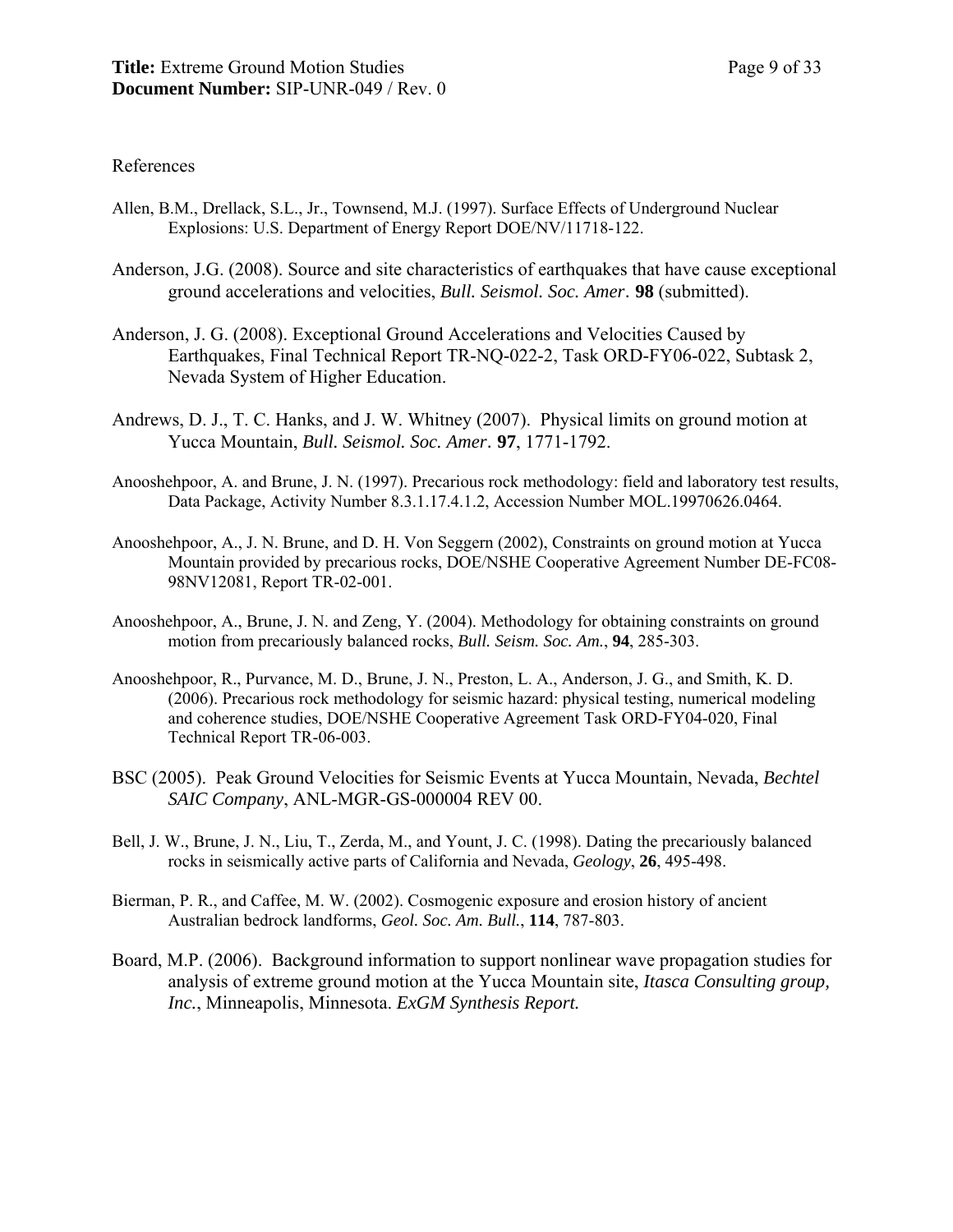- Brune, J.N., D. von Seggern, and A. Anooshehpoor (2003). Distribution of precarious rocks at the Nevada Test Site: comparison with ground motion predictions from nuclear tests, *J. Geophys. Res., 108*(B6), 2306, doi:10.1029?2002.JB002000, 2003.
- Brune, J.N., K.D. Smith, and Y. Zeng (2005). Precarious rock evidence for seismic shaking during and prior to the 1992  $M<sub>L</sub>$  5.6 Little Skull Mountain, Nevada, earthquake, *Earthquake Spectra, 21*, 967-985.
- Brune, J.N., J.W. Whitney, J.G. Anderson, R. Anooshehpoor, R.C. Finkel, and M. Purvance (2007). Report on constraints on unexceeded ground motions based on precariously balanced rocks and unstable precipitous cliffs at Yucca Mountain and unfractured sandstones along the San Andreas fault. *ExGM Synthesis Report.*
- Brune, J. N. (1996). Precariously balanced rocks and ground motion maps for southern California, *Bull. Seism. Soc. Am*., **86**, 43-54.
- Brune, J. N., D. von Seggern, and A. Anooshehpoor (2003). Distribution of Precarious Rocks at the Nevada Test Site: Comparison with Ground-Motion Predictions from Nuclear Tests, *J. Geophys. Res*., **108**, 2306, doi:10.1029/2002JB002000.
- Brune, J.N., K.D. Smith, and Y. Zeng (2005). Precarious rock evidence for seismic shaking during and prior to the 1992 Ml 5.6 Little Skull Mountain, Nevada, Earthquake. *Earthquake Spectra* **21**(4), 967-985
- Brune, J. N., and Whitney, J. W. (2000). Precarious Rocks and seismic shaking at Yucca Mountain, Nevada, *USGS Digital Data Series*, **058,** Chapter M.
- Brune, J.N., M.D. Purvance, J. Daemen, J.S. Chester, and T. Tullis (2006). Unfractured sandstones along the San Andreas Fault: constraints on extreme ground motion and absolute stress, *Proceedings of the 2006 Annul SCEC Meeting*: Palm Springs, Calif., September 10-13.
- BSC (2004). Technical Basis Document No. 14: Low Probability Seismic Events, Revision 1, OCRWM DCN #43222, Bechtel SAIC Company, LLC, Las Vegas, 306 pages.
- Gosse, J. Harrington, C.D., and Whitney, J. W. (1996). Applications of in situ cosmogenic nuclides in the geologic site characterization of Yucca Mountain, Nevada, *Material Research Society Symposium Proceedings*, **412**, 799-806.
- Gonzalez, S.H., A.P. Morris, G.I. Ofoegbu, K.J. Smart, and J.A. Stamatakos (2006). Review of "Peak Ground Velocities for Seismic Events at Yucca Mountain," *Center for Nuclear Waste Regulatory Analyses*, San Antonio, Texas.
- Gosse, J.C., C.D. Harrington, and J.W. Whitney (1996). Applications of in situ cosmogenic nuclides in the geologic site characterization of Yucca Mountain, Nevada, *Mat. Res. Soc. Symp. Proc. Vol. 412*, 799-806.
- Grasso, D.N. (2001). GIS Surface Effects Archive of Underground Nuclear Detonations Conducted at Yucca Flat and Pahute Mesa, Nevada Test Site, Nevada: USGS Open-File Report 01-272.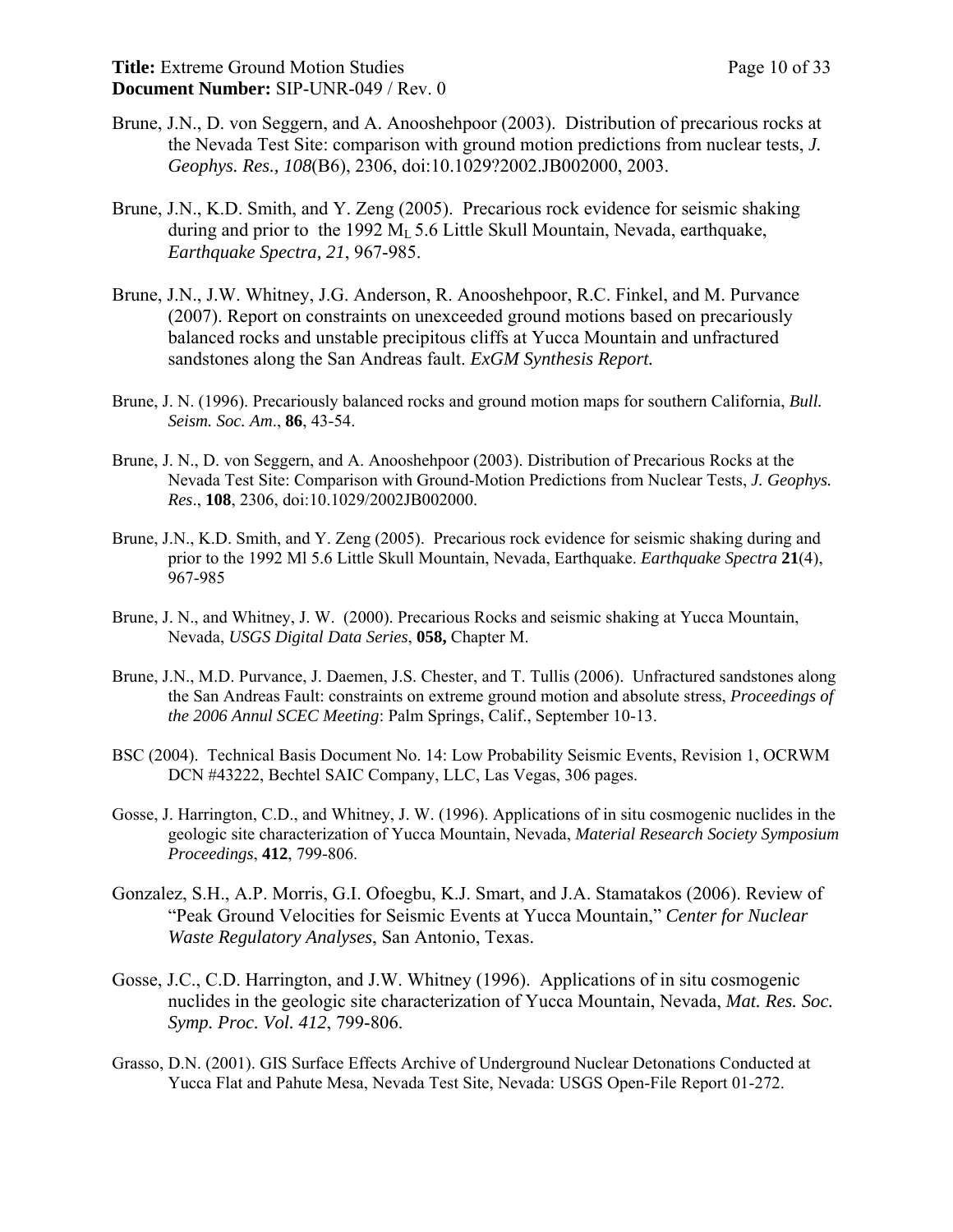- Hanks, T.C., N.A. Abrahamson, M. Board, D.M. Boore, J.N. Brune, and C.A. Cornell (2004). Observed ground motions, extreme ground motions, and physical limits to ground motions, *International Workshop on Future Directions in Instrumentation for Strong Motion and Engineering Seismology,* May 17-21, 2004 Kusadasi, Turkey.
- Hanks, T.C., Chair, Abrahamson, N.A., Board, M., Boore, D.M., Brune, J.N., and Cornell, C.A., Workshop Committee, 2006, Report of the Workshop on Extreme Ground Motions at Yucca Mountain, August 23-25, 2004: U.S. Geological Survey Open-File Report 2006- 1277 [available on the World Wide Web at http://pubs.usgs.gov/of/2006/1277/ ].
- Hanks, T.C., Abrahamson, N.A., Board, M., Boore, D.M., Brune, J.N., and Cornell, C.A., 2005, Observed ground motions, extreme ground motions, and physical limits to ground motions, in Future Directions of Strong Motion Instrumentation, P. Gulkan and J.G. Anderson, eds., Springer, The Netherlands.
- Harris, R.A., M. Barall, R. Archuleta, B. Aagard, J.P. Ampuero, H. Bhat, L. Dalguer, S. Day, B. Duan, E, Dunham, G. Ely, Y. Kase, N. Lapusta, Y. Liu, S. Ma, D. Oglesby, K. Olsen, A. Pitarka, and E. Templeton (2007). The SCEC/USGS earthquake dynamics code validation exercise, *Workshop on Numerical Modeling of Earthquake Source Dynamics*, Bratislava, Slovak Republic.
- Harris, R.A., M. Barall, R. Archuleta, E. Dunham B. Aagard, J.P. Ampuero, H. Bhat, V. Cruz-Atienza L. Dalguer, P. Dawson, S. Day, B. Duan, , G. Ely, Y. Kaneko, Y. Kase, N. Lapusta, Y. Liu, S. Ma, D. Oglesby, K. Olsen, A. Pitarka, S. Song and E. Templeton (2008). The SCEC/USGS dynamic earthquake-rupture code verification exercise, submitted to *Seismological Research Letters*
- Hecker, S., T.E. Dawson, and D.P. Schartz (2007). Maximum fault displacements in extensional regimes : a geological perspective (abstract), *International Union of Geology and Geophysics*, Perugia, Italy.
- Keefer, W.R., Whitney, J. W., and Buesch, D., 2007, Geology of the Yucca Mountain Site Area: GSA Memoir 199 on the geology and climatology of Yucca Mountain, Chapter 3, p. 53-103.
- Ma, Shuo (2008). A physical model for widespread near-surface an fault zone damage induced by earthquakes, submitted to GRL (?)
- Murphy, J. M., and J. A. Lahoud (1969). Analysis of seismic peak amplitudes from underground nuclear detonations, *Bull. Seism.. Soc. Am*., **59**, 2325 –2342.
- Nichols, K.K., Bierman, P.R., Foniri, W.R., Gillespie, A.R., Caffee, M., and Finkel. R., 2006, Dates and rates of arid region geomorphic processes: *GSA Today*, **16**, 4-10.
- Perret, W.R., R.C. Bass (1975). Free-field ground motion induced by underground explosions, Technical Report No. SAND74-0252.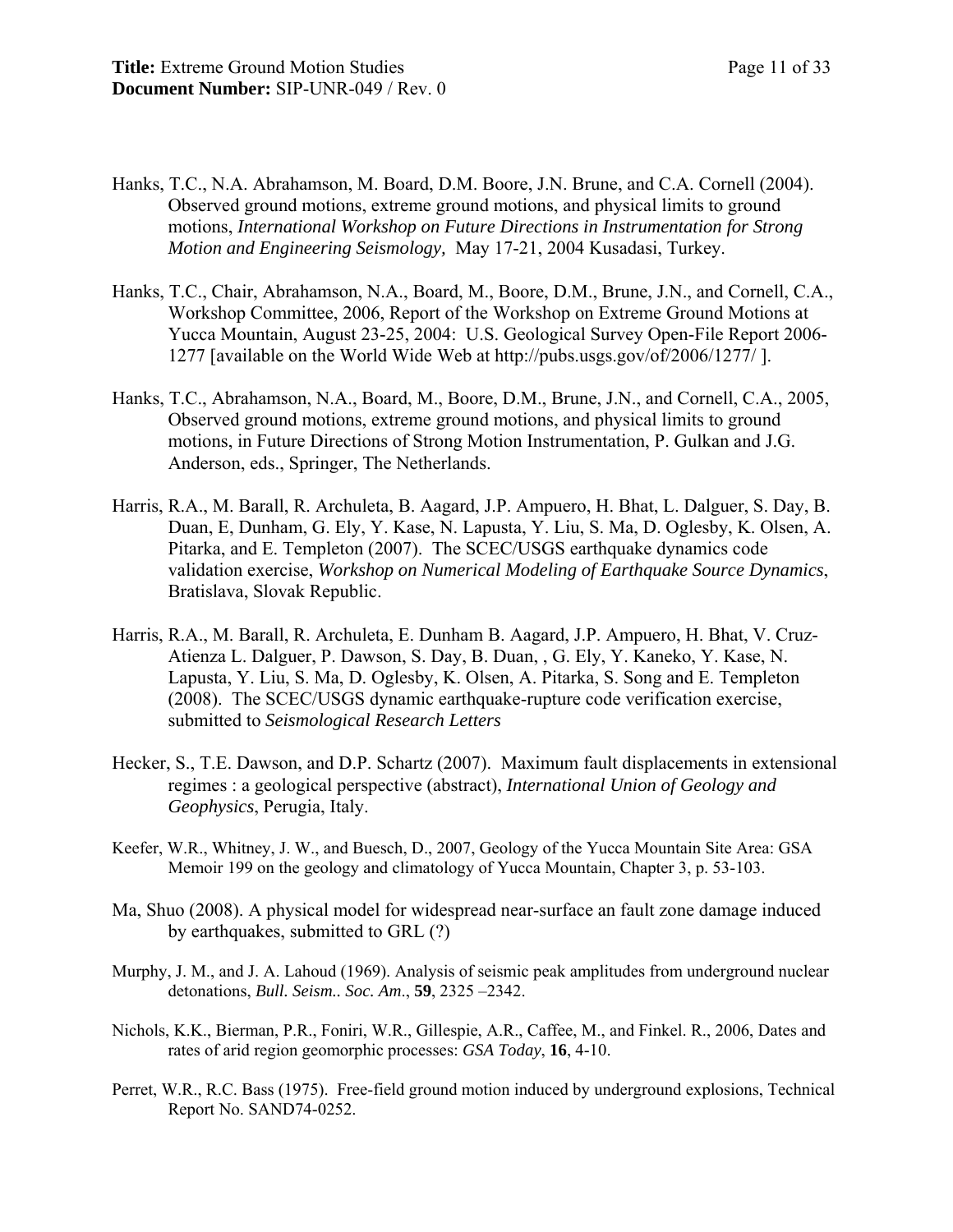.

- Purvance, M. D. (2005). Overturning of slender blocks: numerical investigation and application to precariously balanced rocks in southern California, *Ph.D. Dissertation*, University of Nevada, Reno, Reno, Nevada (http://www.seismo.unr.edu/gradresearch.html).
- Purvance, M.D., Anooshehpoor, R. and Brune, J. N. (2006). Precariously balanced rock methodology and shake table calibration, *Seism. Res. Letts*., **77**, p. 246.
- Stepp, J. C., I. Wong, J. Whitney, R. Quittmeyer, N. Abrahamson, G. Toro, R. Youngs, K. Coppersmith, J. Savy, T. Sullivan, and Yucca Mountain PSHA project Members (2001). Probabilistic seismic hazard analyses for fault displacement and ground motions at Yucca Mountain, Nevada, *Earthquake Spectra*, **17**, 113-152.
- Vortmann, L. J. (1980). Prediction of ground motion from underground nuclear weapons tests as it relates to siting of a nuclear waste storage facility at NTS and compatibility with the weapons test program, Report SAND80-1020/1, Sandia National Laboratories, Albuquerque, New Mexico.
- Whitney, J. W. And Harrington, C.D., 1993, Relict colluvial boulder deposits as paleoclimatic indicators in the Yucca Mountain region, southern Nevada, *Geol. Soc. Am. Bull.*, **105**, 1008-1018.
- YM PSHA: Civilian Radioactive Waste Management System Management and Operating Contractor (1998). Probabilistic seismic hazard analyses for fault displacement and vibratory ground motion at Yucca Mountain, Nevada, Wong, I. G. and J. C. Stepp, report coordinators, U. S. Department of Energy, Oakland, California.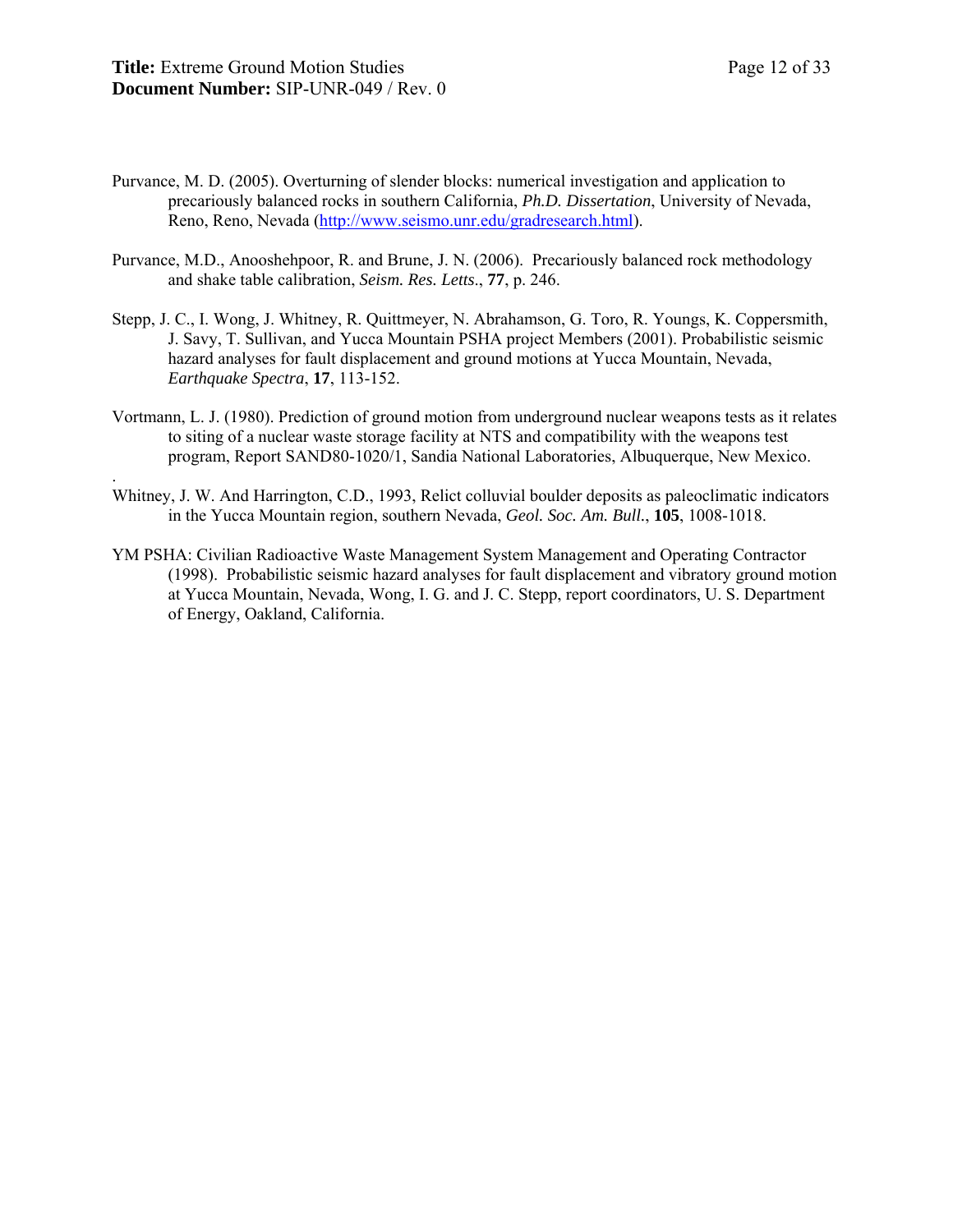#### **Appendix 1: Refraction Microtremor (ReMi) Results for San Andreas Sandstones**

#### Introduction

To address the possibility that tensile strength and other properties of rock near the San Andreas Fault might show anomalous increases with depth (e.g., as a result of surface weathering), we have carried out refraction microtremor (Louie, 2001) measurements of shear velocities at several sandstone outcrops. These surveys give results as volume averages over tens of meters. This QA work was recorded in Scientific Notebook NSHE-UNR-108 Vol. 1 and the measurements were carried out in accordance with IPR-024. Software User Request SUR-06- 014 covered the SeisOpt REMI V2.0 software used in the Vs30 analyses.

#### Data Acquisition

Shallow shear-wave velocities averaged from the surface to 30 m depth (Vs30) were measured at five sites using the refraction microtremor survey method. The site locations (center points of the arrays) are as follows:

Lines 101 and 102: 34.31454N 117.46626W Line 103: 34.31861N 117.50412W Line 106: 34.41622N 117.85700W Line 107: 34.63343N 118.32512W Line 108: 34.76689N 118.78780W Line 109: 34.76667N 118.78848

The sites are mapped in Figure 1, below. All site locations are close to the San Andreas Fault (shown as heavy red lines in Figure 1). Lines 101 and 102 have the same midpoint, but the recording instrument spacing for line 101 is 15 meters (the standard for these measurements); the spacing for line 102 is 8 meters. The locations of the recording seismographs as determined by individual GPS readings are shown in Figure 2. The purpose in deploying the nested arrays (lines) with different apertures is to determine whether the velocity-depth models derived after the data are processed are within the  $\pm 20\%$  accuracy limits claimed for the method (Louie, 2001).

#### Data Processing

The data recordings were processed by the QA-approved Assemble Texans and SeisOpt REMI V2.0 software. All analyses were repeated by a second analyst and produced essentially identical results (see Sources of Error, below)

#### Sources of Error

 The refraction microtremor method has a stated accuracy for Vs30 measurements of ±20% (Louie, 2001). The variation in Vs30 values obtained by different analysts working with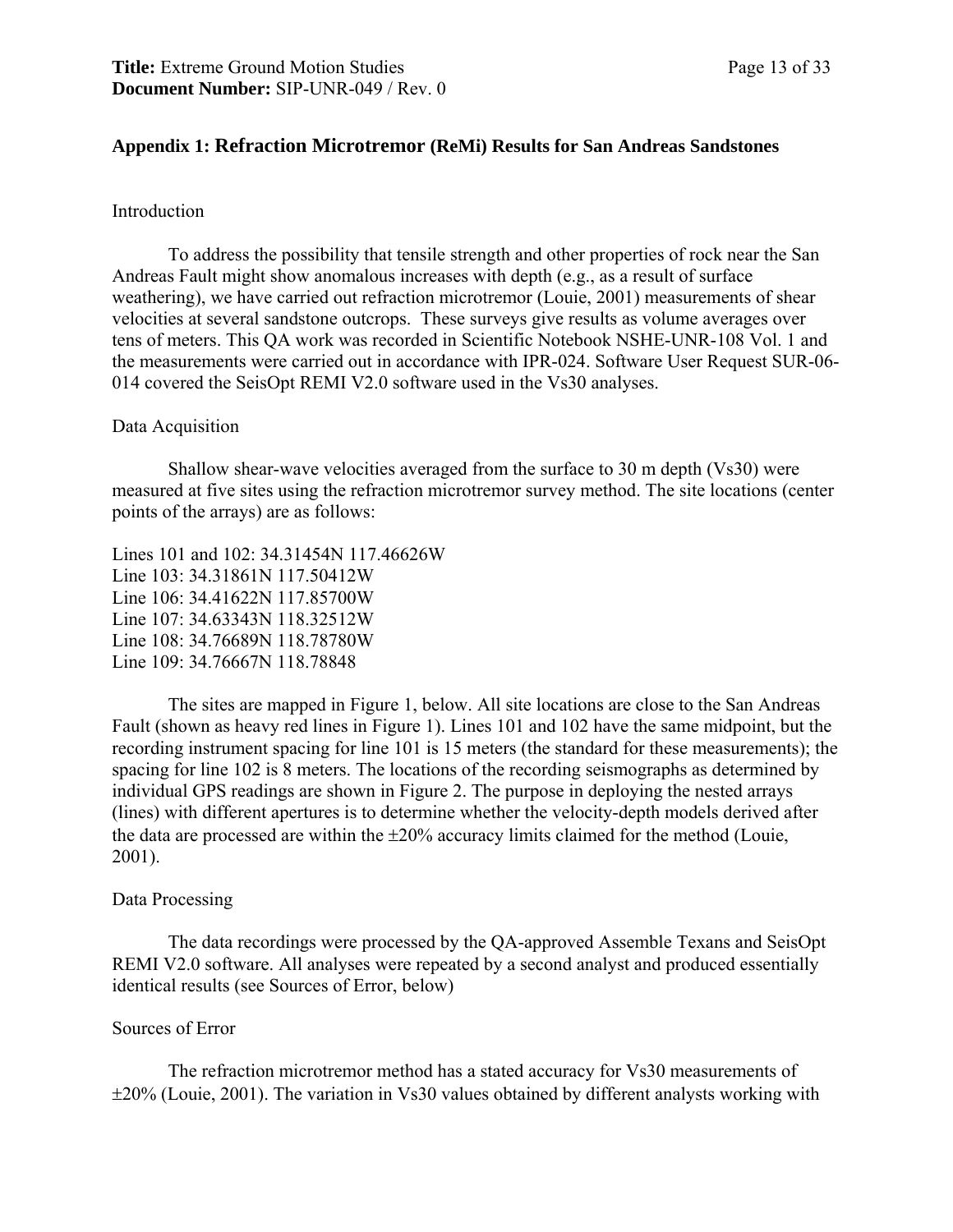#### **Title:** Extreme Ground Motion Studies Page 14 of 33 **Document Number:** SIP-UNR-049 / Rev. 0

the same data sets (due to picking and modeling differences) was examined for a large-scale refraction microtremor survey and such variation was expected to be less than ±10% (Scott, et al., 2004). The analyses presented in Figures 3 through 9 were reviewed by another analyst and were deemed to be within this  $\pm 10\%$  limit.

#### Summary and Conclusions

The shear wave velocities at the surface are between 400 m/s and 750 m/s, increasing to over 1000 m/s at 40 m to 100 m depth. Vs30 averaged for the five sites was 0.564 km/s. At greater depths, shear velocity increases to 1.0–2.0 km/s at 100 meters depth (the approximate depth limit for the refraction microtremor surveys). Corresponding P-wave velocities were not measured, but are estimated to be about 1.0 km/s when averaged from the surface to 30 m depth, and 1.7 - 3.5 km/s at 100 m depth. These results are typical at the surface for sedimentary outcrop of Tertiary or Quaternary age that is indurated, or is bouldery or cobbly. The changes in shear velocity within the upper 100 m of these monoliths is very similar to the velocity profiles of fluvial gravels (Thelen et al. 2006) and thus do not indicate drastically unusual rock properties.

The nested arrays of lines 101 and 102 yielded Vs30 values within  $\pm 0.3\%$ , with minor variation in the velocity-depth models, in line with our expectations of variation due to the differences in the sizes of the array apertures.

#### References

- Louie, J. N., 2001, Faster, better: shear-wave velocity to 100 meters depth from refraction microtremor arrays, Bull. Seis. Soc. Amer., **91,** 347-364.
- Scott, J. B., M. Clark, T. Rennie, A. Pancha, and J. N. Louie, 2004. A shallow shear-wave transect across the Reno, Nevada, area basin, Bull. Seis. Soc. Amer., **94**, 2222-2228.
- Thelen, W. A., M. Clark, C. T. Lopez, C. Loughner, H. Park, J. B. Scott, S. B. Smith, B. Greschke, and J. N. Louie, 2006, A transect of 200 shallow shear velocity profiles across the Los Angeles Basin: Bull. Seis. Soc. Amer., **96**, 1055-1067.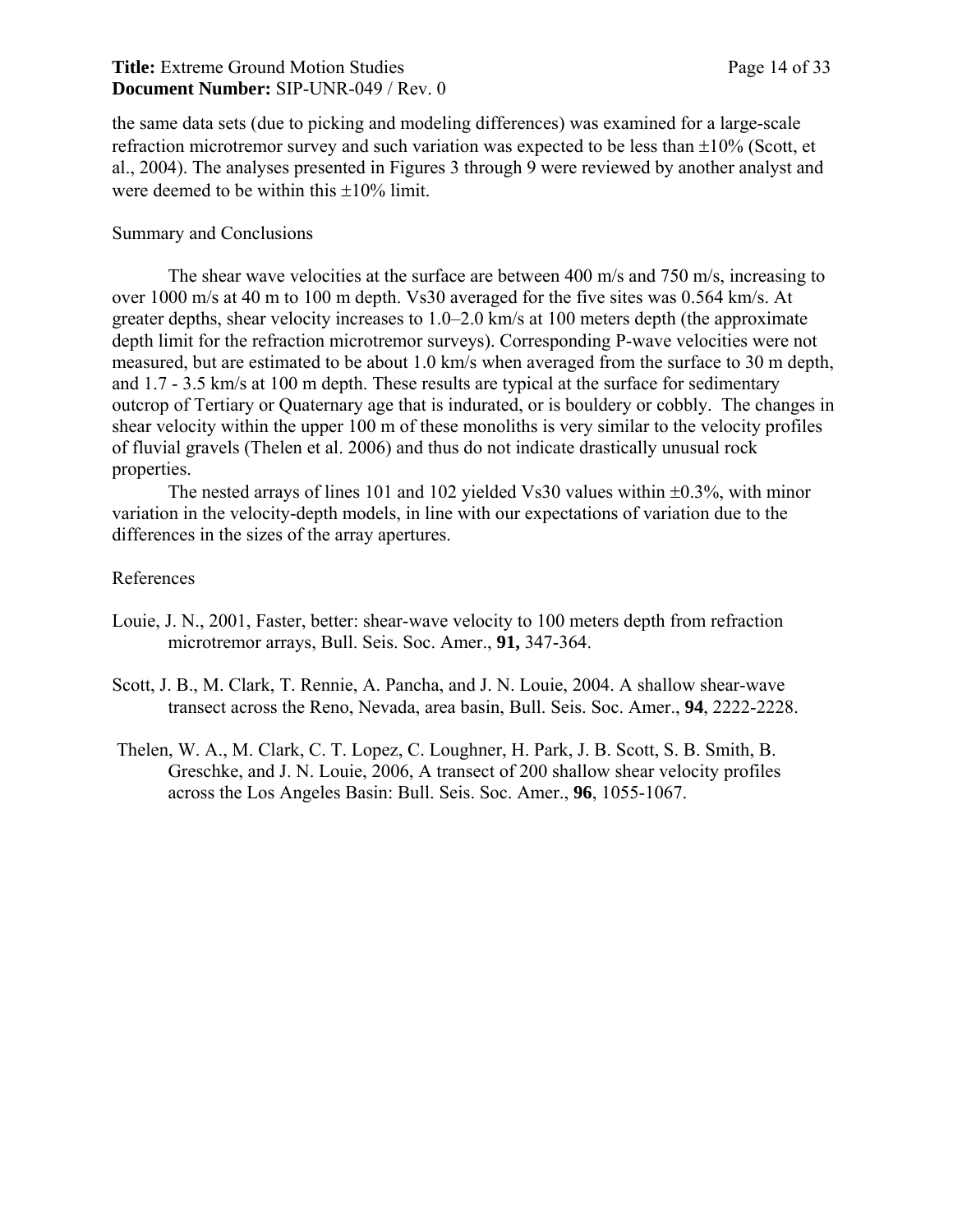

Figure 1. Map showing locations of the refraction microtremor surveys. The velocity-depth models for three of the arrays are shown above the map.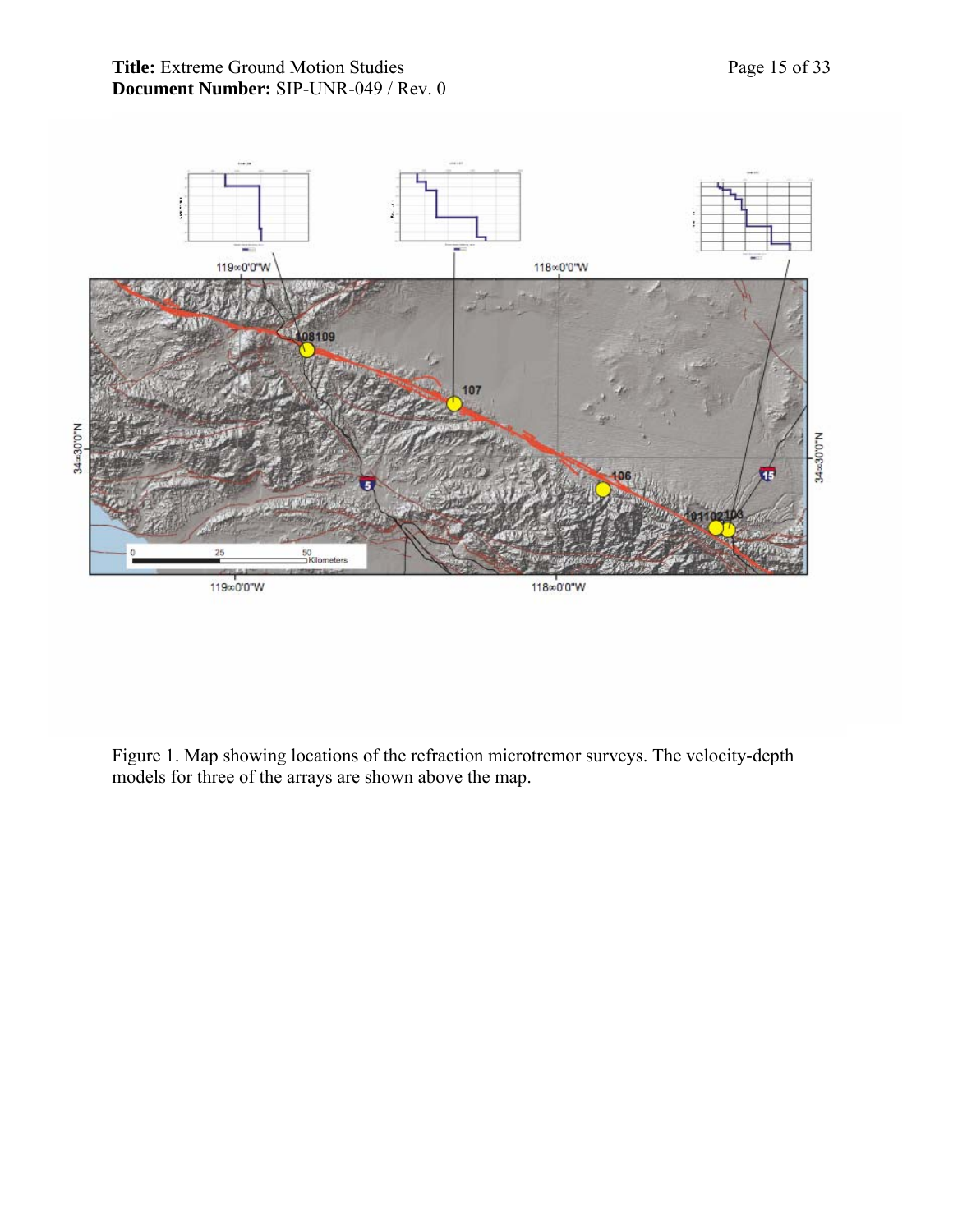

#### **locations of lines 101 and 102**

Figure 2. GPS locations of individual seismographs for lines 101 and 102.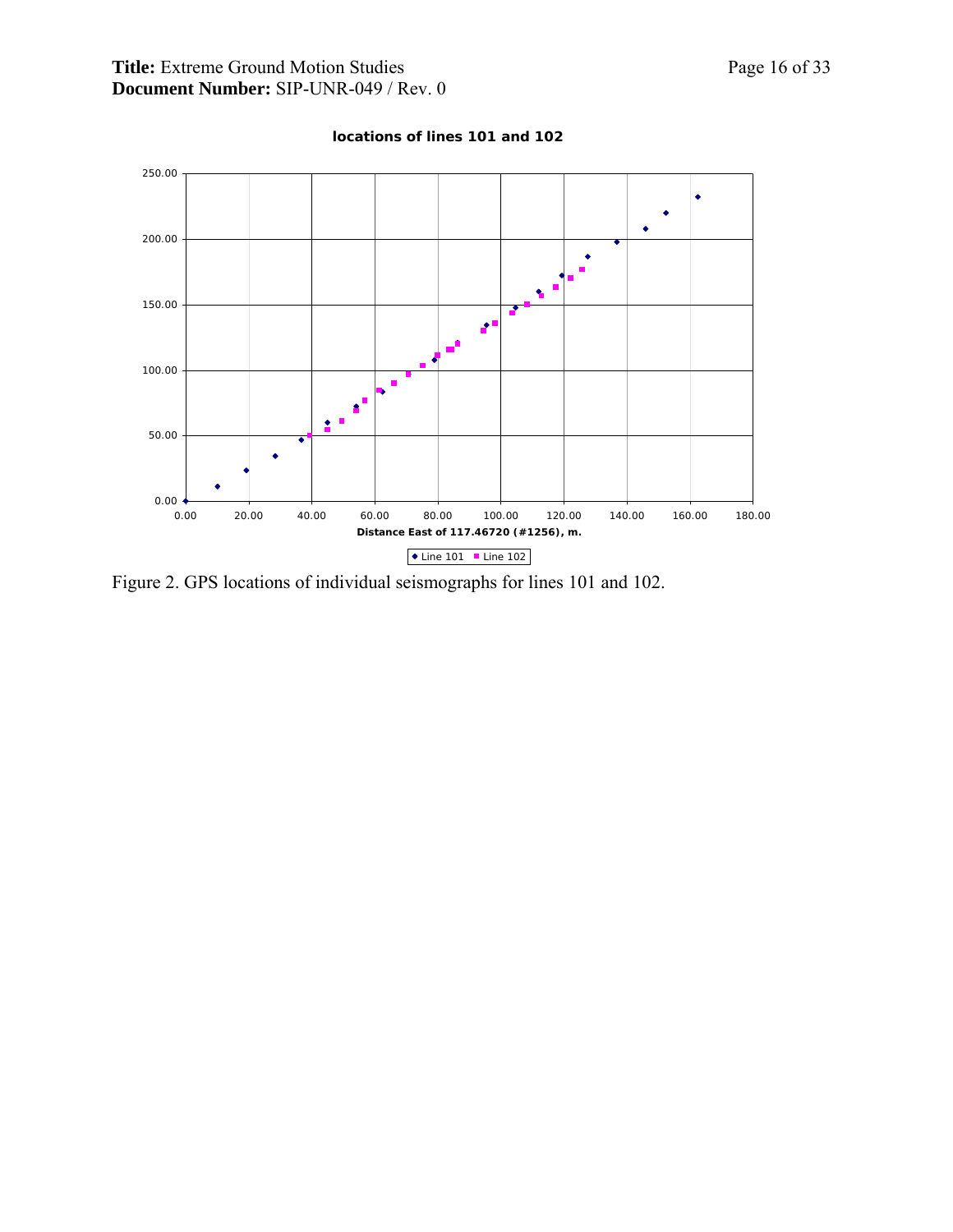## Line 101 Analysis Results

# Slowness vs. Frequency (p-f) Plot with Picks



## Vs vs. Depth Model



Figure 3. Analysis results for Line 101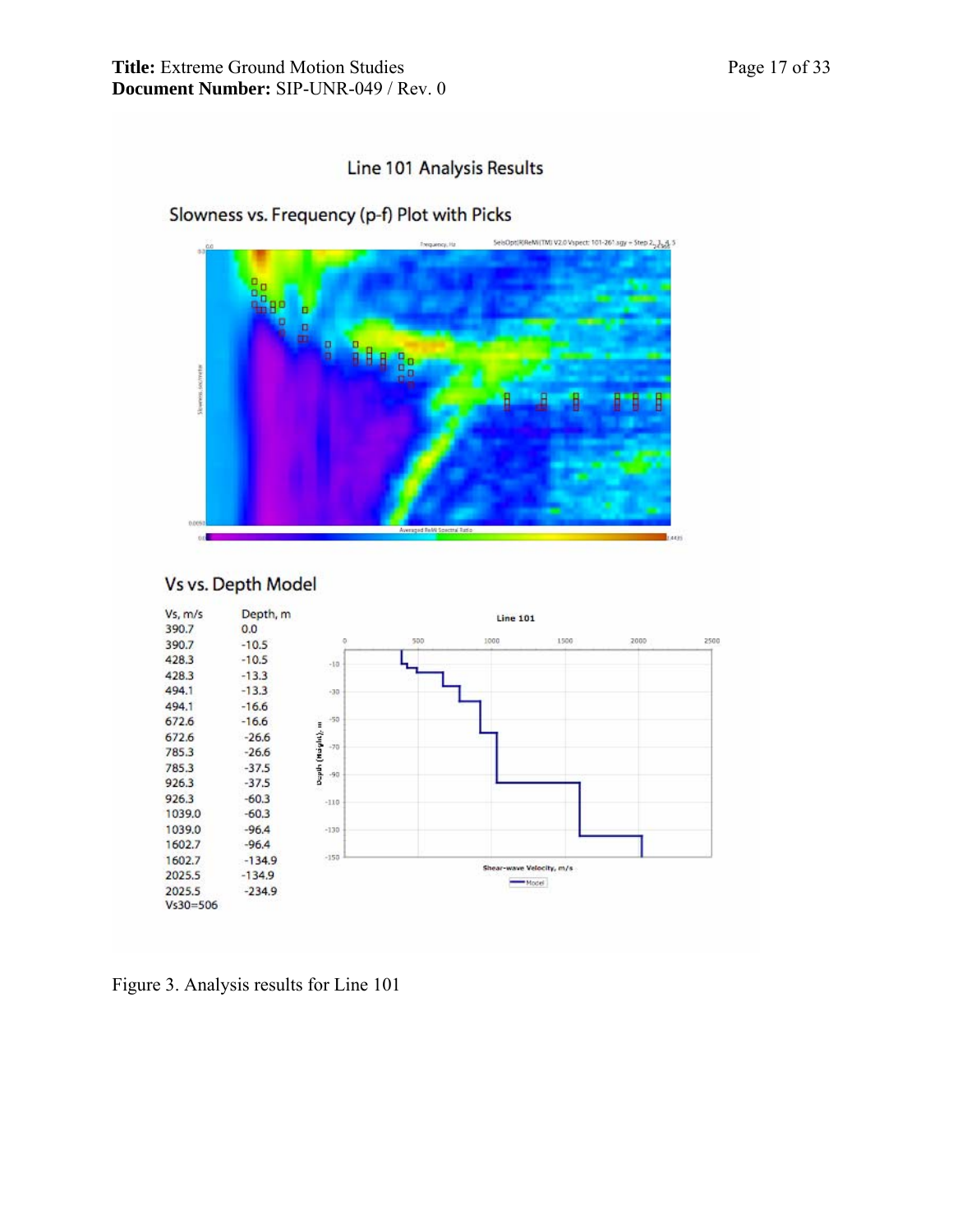## Line 102 Analysis Results

## Slowness vs. Frequency (p-f) Plot with Picks



Vs vs. Depth Model



Figure 3. Analysis results for Line 102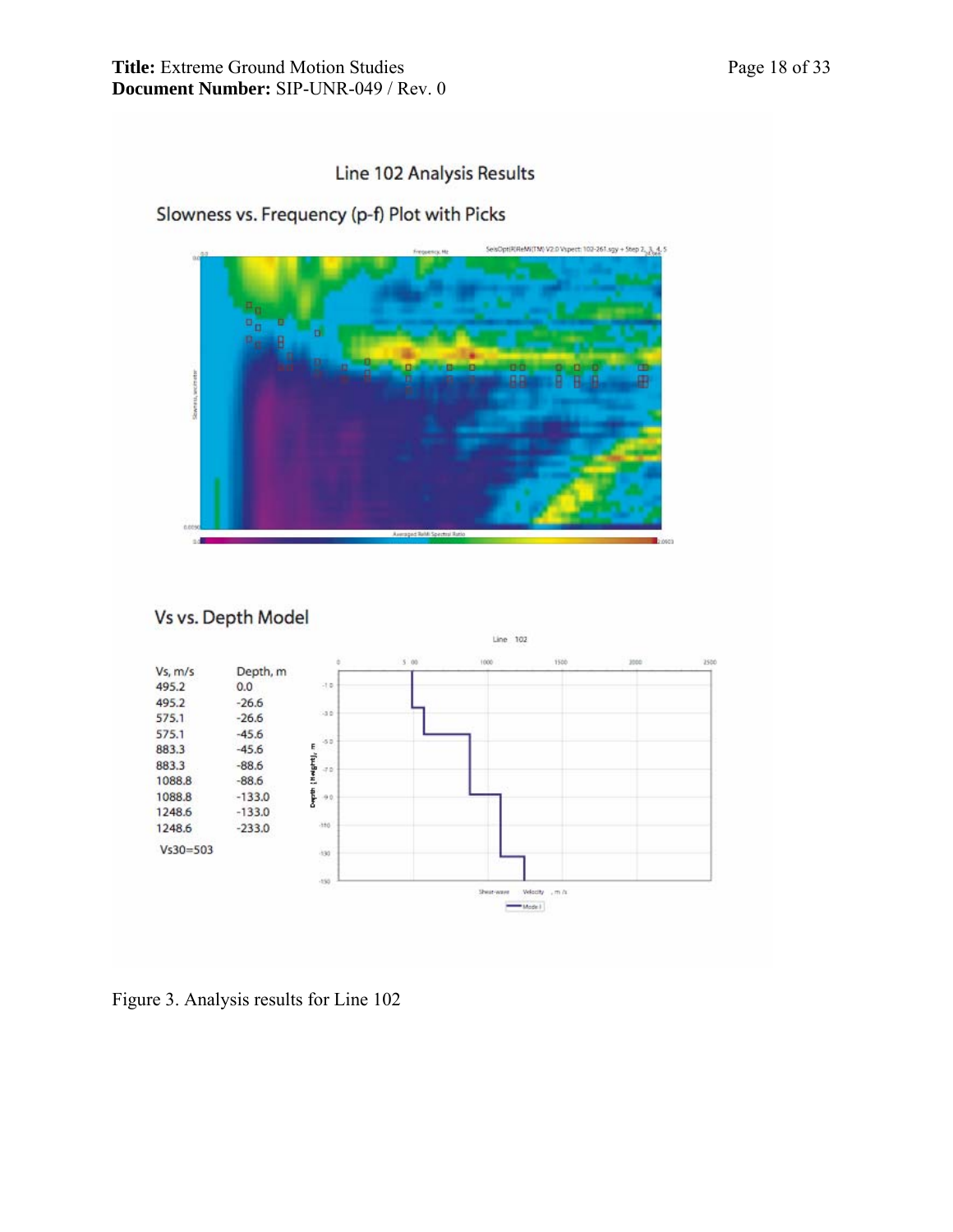## Line 103 Analysis Results







Figure 3. Analysis results for Line 103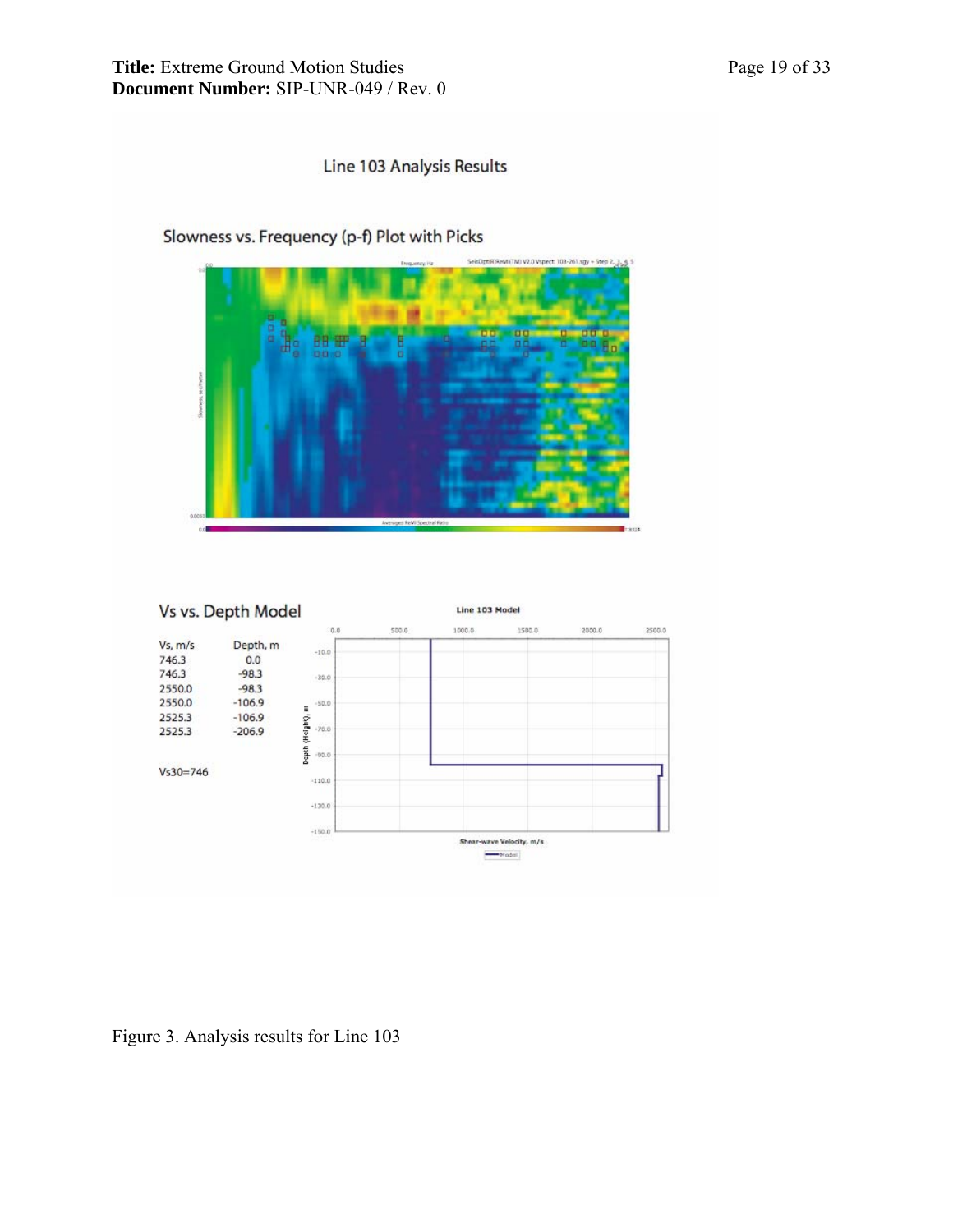## Line 106 Analysis Results

## Slowness vs. Frequency (p-f) Plot with Picks





Figure 3. Analysis results for Line 106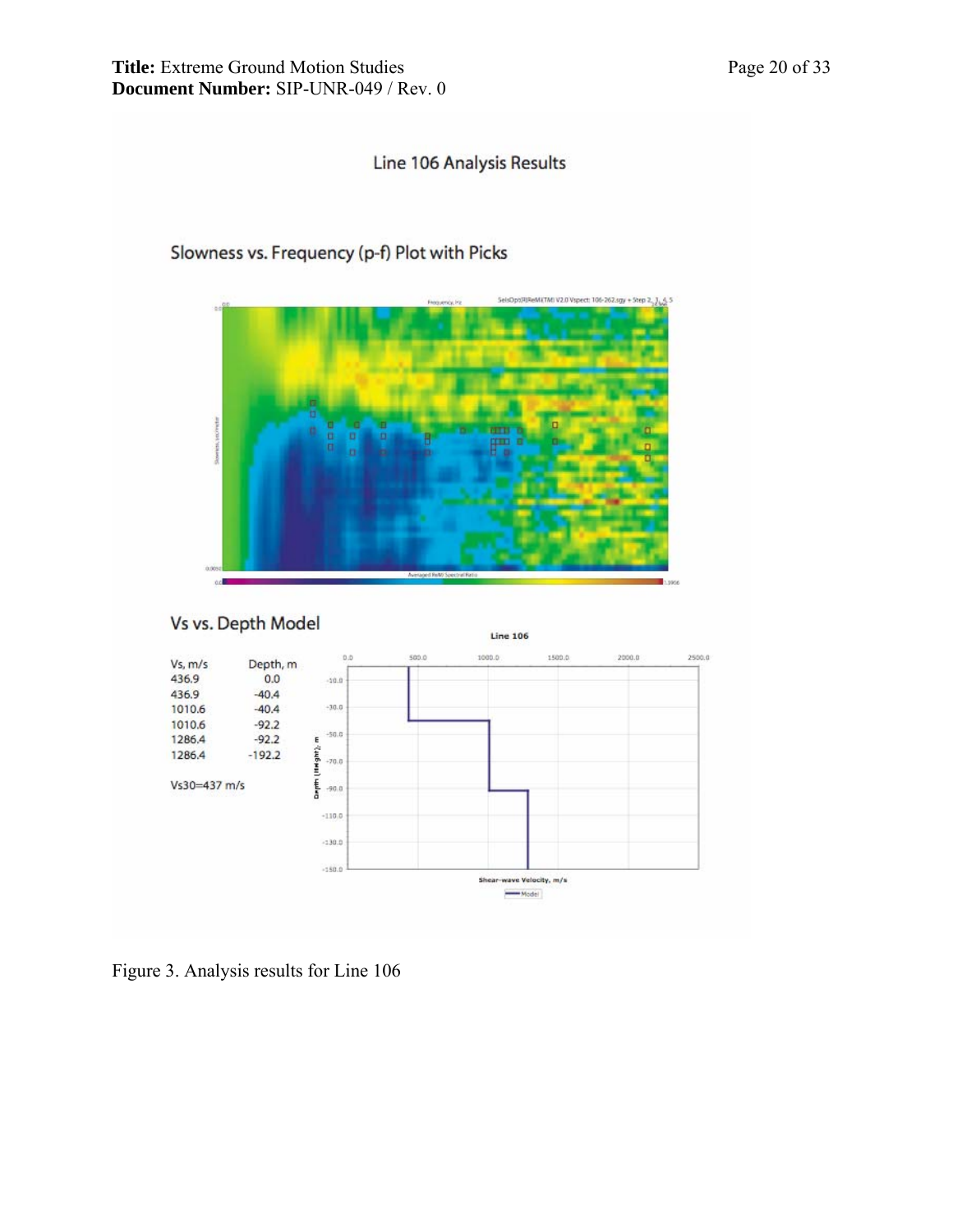## Line 107 Analysis Results



Figure 3. Analysis results for Line 107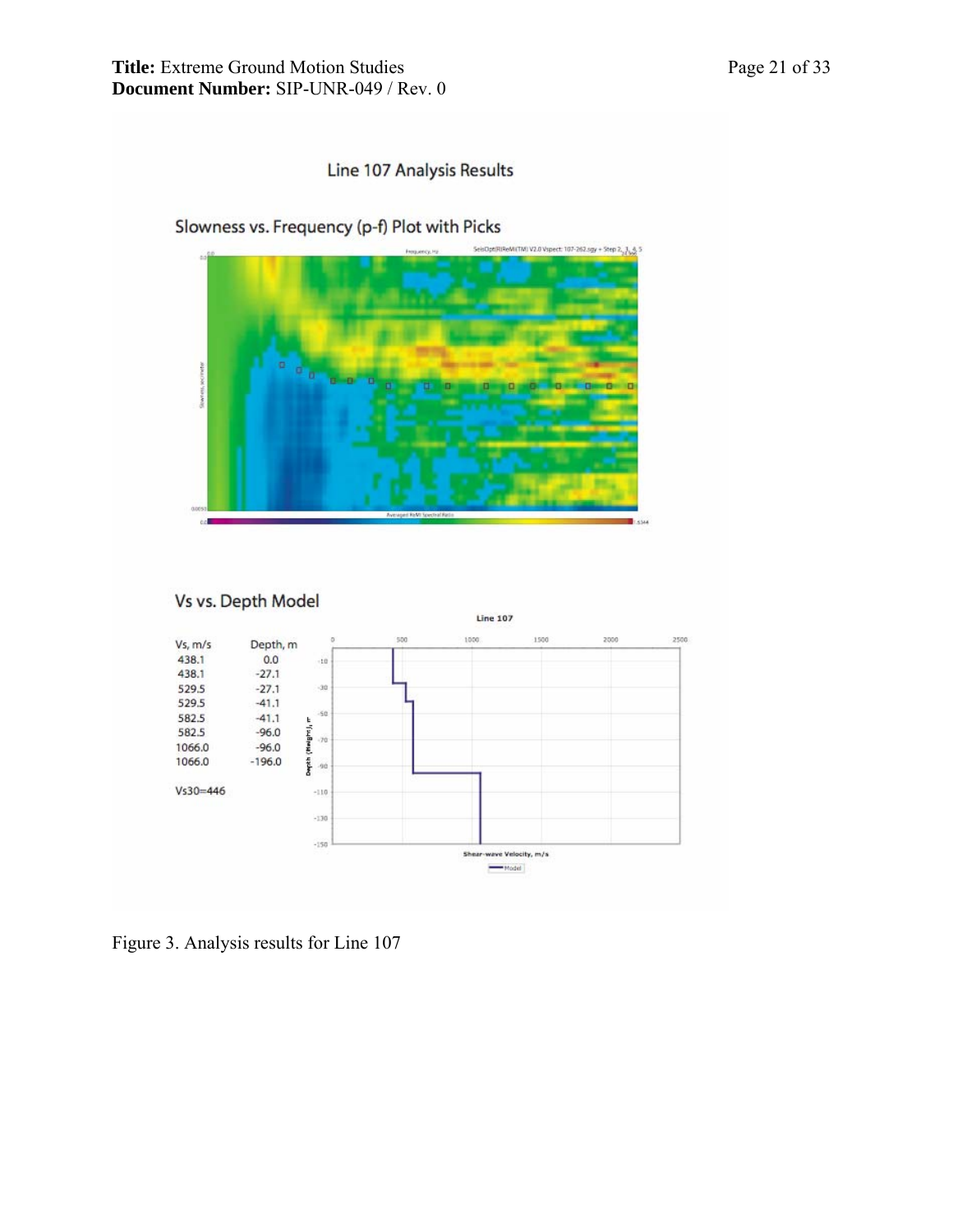





Figure 3. Analysis results for Line 108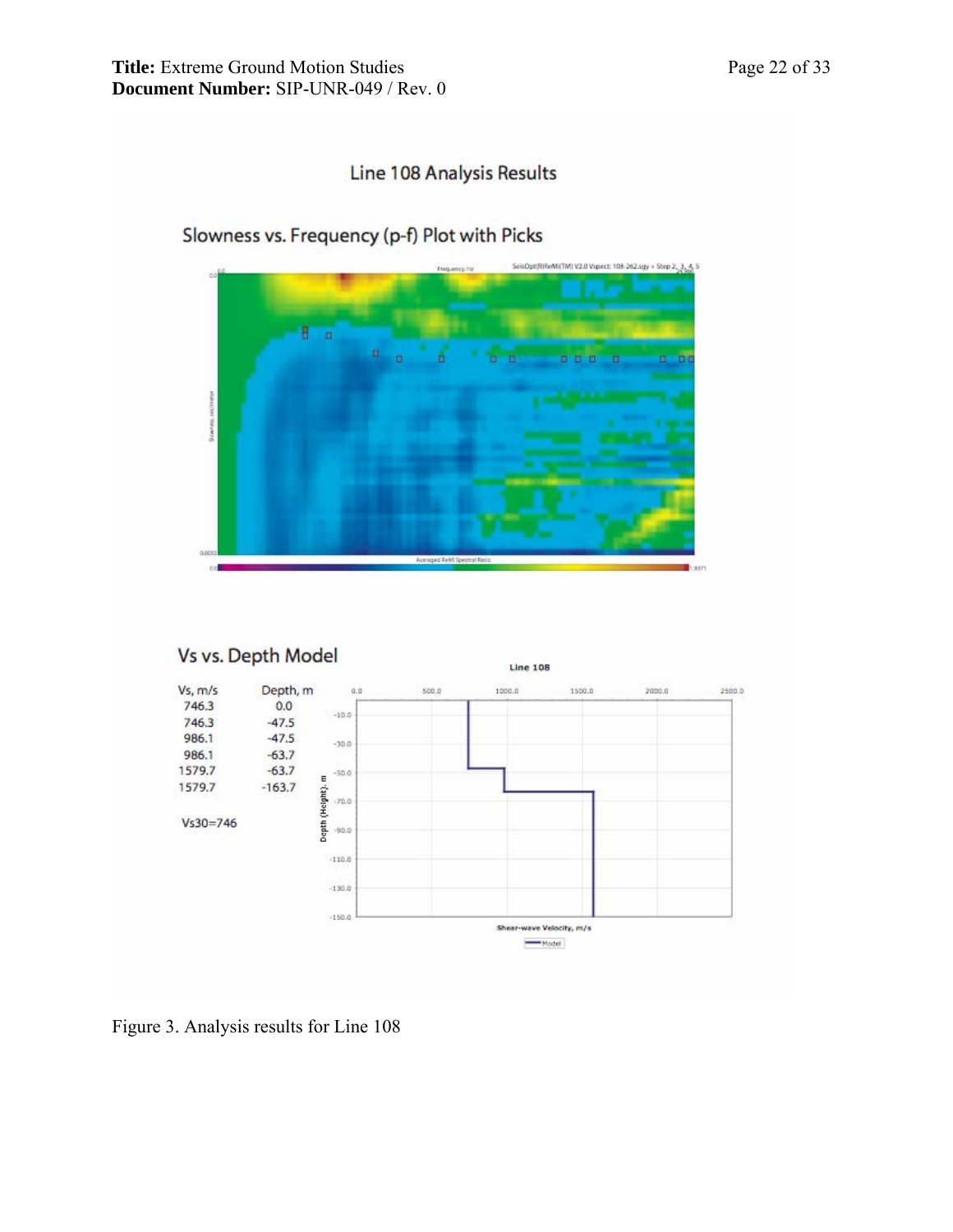## Line 109 Analysis Results

## Slowness vs. Frequency (p-f) Plot with Picks





Figure 3. Analysis results for Line 109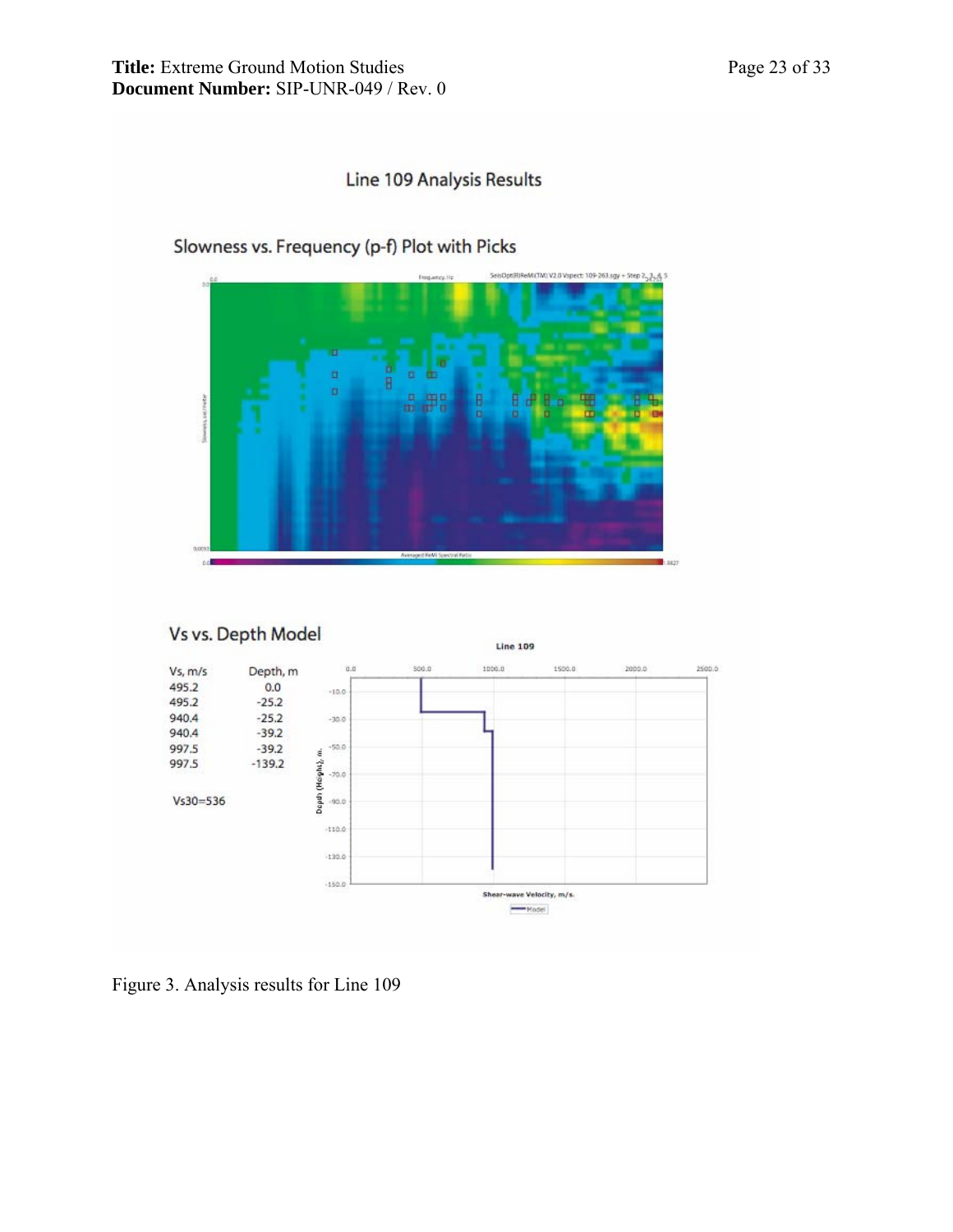#### **Appendix 2: LABORATORY ESTIMATES OF TENSILE STRENGTHS FOR SAN ANDREAS SANDSTONES**

#### Rock strength

Rock samples for strength testing were collected at outcrops. The rock was delivered to the rock mechanics lab as roughly shaped blocks, typically of the order of 1ft x 1 ft x 1ft, or somewhat larger. Most of the rock was too weak to be cored: the cement holding the grains together washed out during most attempts at coring. As a result very little core was obtained, barely sufficient for a few indirect tensile ("Brazilian") strength tests on disks and a few point load tests on core, and then only on the stronger rock types. Most strength testing was performed using lump point load testing, on irregularly shaped samples with dimensions typically of centimeters (inches). A few tensile strength tests were performed on "beams", roughly hand shaped short deep "beams" with approximately beam shapes. We performed three uniaxial compression tests on roughly handshaped prismoidal rock blocks. All testing was done under laboratory dry conditions.

Twelve indirect tensile splitting tests on Punchbowl sandstone give results ranging from 12.8 bar to 16.4 bar, with an average of 14.3 bar. Twelve lump point load tests on Punchbowl sandstone gave results ranging from 12.5 bar to 15.8 bar, with an average of 14.3 bar, a standard deviation of 1.47 bar. A second group of 42 tests on Punchbowl sandstone samples (prepared from different blocks) gives a mean tensile point load strength index of 1.5 bar, with a standard deviation of 1.245 bar, and a range from 0.08 bar to 4.2 bar. A third group of nine Punchbowl ss samples gives a point load strength index of 1.2 bar, with a standard deviation of 0.8 bar. A fourth group of five tests gives a point load strength index of 2.3 bar, standard deviation of 0.7 bar.

Ten lump point load tests on Cajon sandstone give point load strengths ranging from 0.4 bar to 2.8 bar, with an average value of 1.55 bar. The "beam" bending tests on Cajon sandstone, analyzed using simple beam formulas (i.e. not accounting for the geometry: short and deep), gave tensile strengths of 0.65 bar, 0.96 bar, and 1.56 bar, for an average of 1.1 bar, and surprisingly consistent given the rough shapes and obvious heterogeneity of the "rock", but the very low strength seems rather consistent with the obviously very low strength of the crumbly rock, grains of which frequently break out during simple handling.

The uniaxial compressive strengths of two samples of Cajon sandstone were 350 bar and 294 bar, with a tangent Young's modulus of about 20.7 kbar and 29.3 kbar respectively.

The uniaxial compressive strength of one Leona Valley sandstone sample was 352 bar, with an approximate tangent Young's modulus of 37.3 kbar.

Tests on "138 and 5 near Quail Lake" samples:

- diametrical splitting point load tensile strengths on core: 3 tests: 18.8 bar, 15.5 bar, 25.4 bar, for an average of 19.9 bar
- indirect tensile strength on discs (Brazilian), 5 samples from the same core: 15.9 bar to 25 bar, average 21.7 bar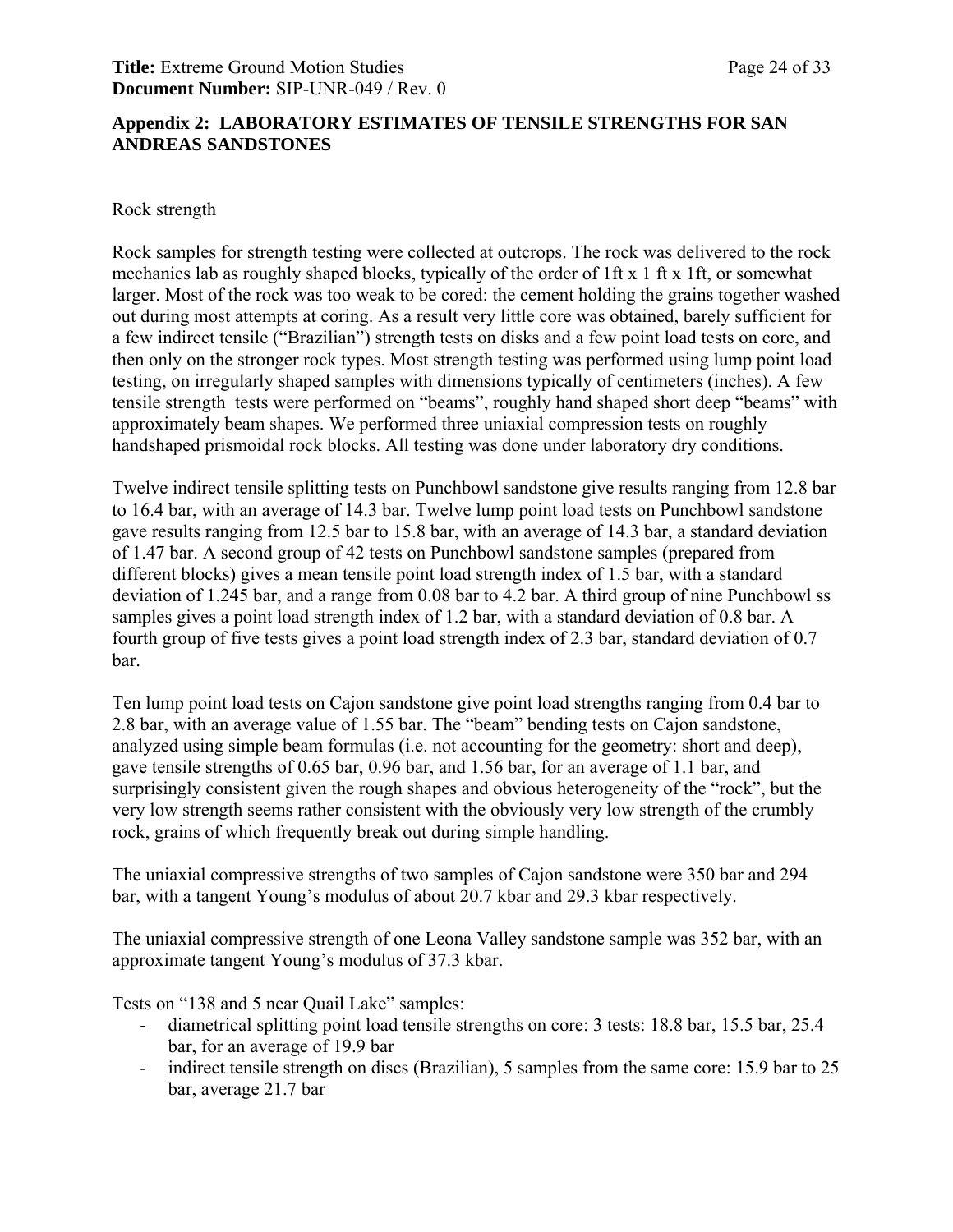**Title:** Extreme Ground Motion Studies Page 25 of 33 **Document Number:** SIP-UNR-049 / Rev. 0

- twenty two lump point load tests, average strength 3.25 bar, standard deviation 1.63 bar, range from 0.7 bar to 7.1 bar
- second group of lump point load tests (on samples from different block), six tests, average 1.75 bar, range from 0.18 to 3.55 bar

Lone Pine Canyon results: 52 point load tests on lumps, average 3.46 bar, standard deviation 1.25 bar.

Twelve lump point load tests have been performed on "conglomerate", giving a mean point load tensile strength index of 3.2 bar, with a standard deviation of 2.3 bar, and a range from 1.0 bar to 9.3 bar. The 9.3 bar value seems highly anomalous. When omitting it, the average value reduces to 2.66 bar, probably more representative for this group.

A few more results, from various locations:

- Red Rock Canyon: two results, lump point load tests, strength indices of 1.9 and 1.2 bar
- Cone Rock: one lump point load test: 3.0 bar
- Steep Cliff : four lump point load tests: average 1.65 bar, range 0.36 bar to 2.64 bar.

Indirect tensile strength testing was done according to ASTM D 3967-05, lump point load testing according to ASTM D 5731-05.

#### Some comments

The rock tested is extremely weak and variable. This creates a variety of testing problems, notably difficulties for sample preparation, and measuring forces at the lower range of our instrumentation capability (especially for strengths at or near 1 bar or less).

For several test series not enough tests were run to establish statistical validity.

Notwithstanding these limitations and qualifications, it is reasonable to conclude that the tensile strength of the weaker tested rocks probably is of the order of 4 bar or less, and the tensile strength of the stronger rocks tested is of the order of 15 to 20 bar. The higher strength values, obtained form splitting tensile strength tests on core, are biased: only the stronger rock can be cored.

The overwhelming majority of the results were obtained from point load tests on lumps, i.e. irregularly shaped samples with dimensions of the order of several to multiple cm. it was clear during testing that for many of these tests the loading points penetrate rather deeply into the specimens before splitting occurs. The depth of penetration is quite variable, presumably depending on the grain bounding strength in the contact areas, and probably ranges from less than 1 mm to more than 5 mm, possibly up to 10 mm. If one were to correct for the depth of penetration, and calculate the splitting tensile strength based on the distance between the loading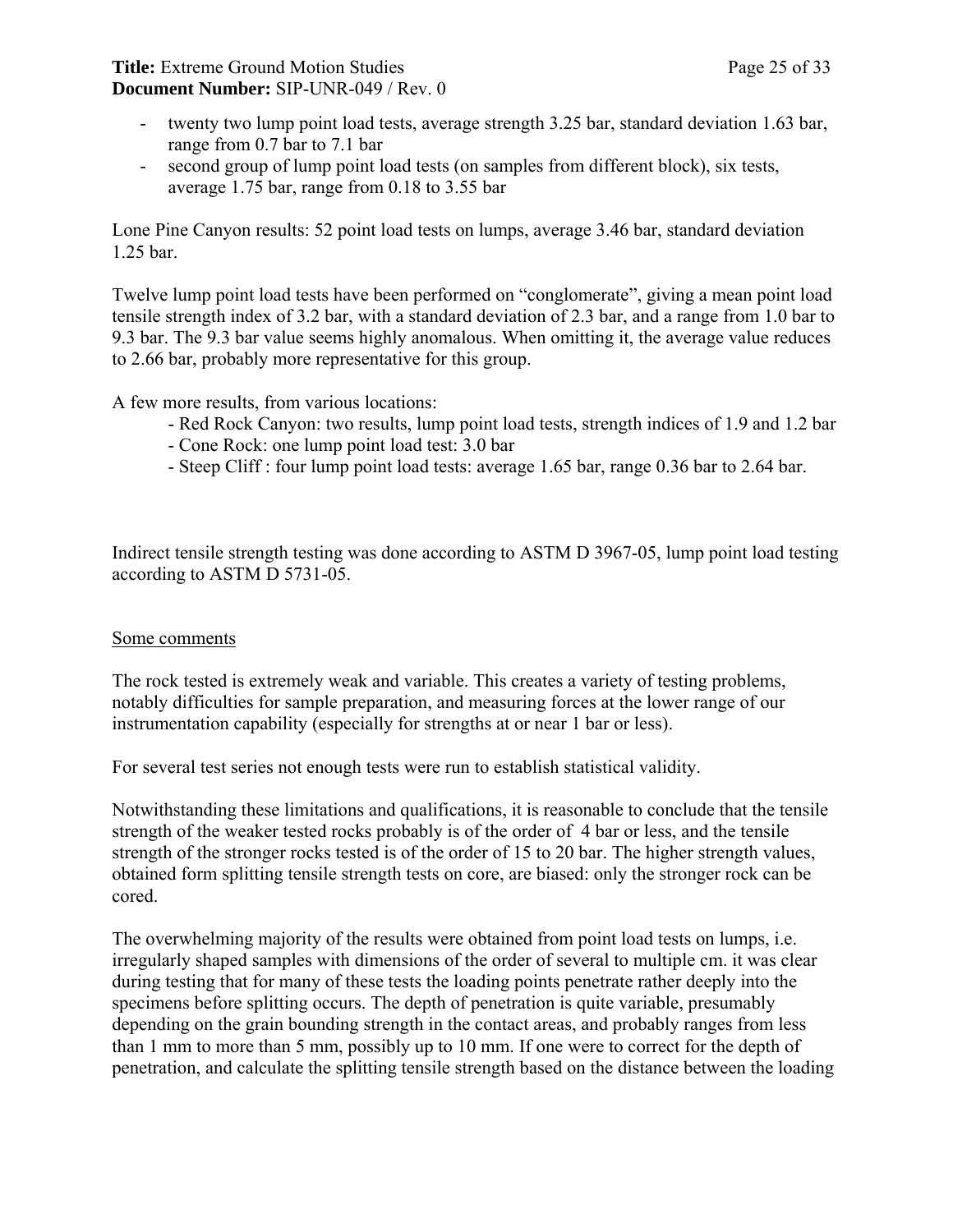#### **Title:** Extreme Ground Motion Studies Page 26 of 33 **Document Number:** SIP-UNR-049 / Rev. 0

points at the time of splitting, the above listed point load strengths would increase by magnitudes ranging from negligible up to possibly 25%.

The results from the beam tests (internally surprisingly consistent) appear noticeably inconsistent with what we would usually expect for tensile testing. We would expect the beam strength to be of the order of twice the point load strength (e.g. Hudson and Harrison, 1997, p. 104; Jaeger and Cook, 1976, p. 191; Goodman, 1989, p. 66). Instead, the beam strengths measured here are only about two thirds of the point load strengths.

Even more surprising is the extraordinarily large ratio between the uniaxial compressive strength and the tensile strength of the Cajon sandstone, of the order of 200. The, literally, standard ratio ranges from 17.5 to 24.5 (depending on the sample size). (ASTM D 5731). The International Society for Rock Mechanics, in its recommended test procedure (ISRM, 1985), states that "On average, uniaxial compressive strength is 20-25 times point load strength … However, in tests on may different rock types the ratio can vary between 15 and 50 …" Johnston (1993), in a major review chapter on soft rock testing, states that a ratio of 22 is reasonable for rocks with a uniaxial compressive strength of 50-150 MPa, (500 to 1,500 bar). However, he references a major detailed investigation of this topic (Johnston, 1985), and concludes that for softer rocks the ratio decreases significantly, to about 10 to 7… Abdullah et al (2000), based on an investigation on twelve rock suites, admittedly mostly rather strong rocks, concluded that "*k* [ratio between compressive and tensile strength] can be even outside the range of 15 to 50 given in literature". Palchik and Hatzor (2004), based on an investigation that may be more relevant for the problem addressed here, concluded that for the weak chalks they tested, the ratio between uniaxial compressive strength and tensile strength is strongly porosity dependent, ranges from 8 – 18, and that "The difference between the observed ratio (8-18) and standard practice ( $\sigma_{\rm c}/I_{\rm d} = 20{\text -}25$ ), according to ISRM suggested method (ISRM, 1985) can be as high as 127%." Brady and Brown (2004. p. 99), in their discussion of point load testing, state that "Very soft rocks, … are likely to give spurious results. A high degree of scatter is a general feature of point load test results and large numbers of individual determinations (often in excess of 100) are required in order to obtain reliable indices." Hoek and Bray, 1977, p. 96: " … , or if the points sink into the rock surface causing excessive crushing or deformation, the test should be rejected." These authors cite the same range of size dependent ratios of compressive to point load index tensile strength as later adopted by ASTM (ASTM D 5731). Unfortunately, they do not specify nor indicate what they consider "excessive crushing or deformation." Bowden et al (1998) argue that " … platen penetration may have an effect on the test results but it is an inherent factor in Pont Load testing on weaker rocks and does not invalidate the use of the Point Load test in any way, providing the effect is consistent." Admittedly, for the tests on which this conclusion is based, "The platen indention … was not more than 2 mm even for the softest chalk tested…"

Published results for weak rock generally find that the ratio of compressive strength to point load index tensile strength is lower, usually significantly lower, than the standard 17.5 to 24.5 range, Abbs, 1985, obtained a ratio of approximately 4, (3.7, ranging from 2.7 to 8.8), based on a total of nearly 800 tests on weak porous carbonate rocks, and concludes that " … the point load test is not very well suited to these materials …". Abbs quotes Haganaar (1983) who obtained a ratio of 3.2 for similar Arabian gulf materials, and a ratio of 3.8 to 4.9 for coral. Abbs (1985): " … the point load tests show a very wide scatter. This is probably because of crushing of the rock fabric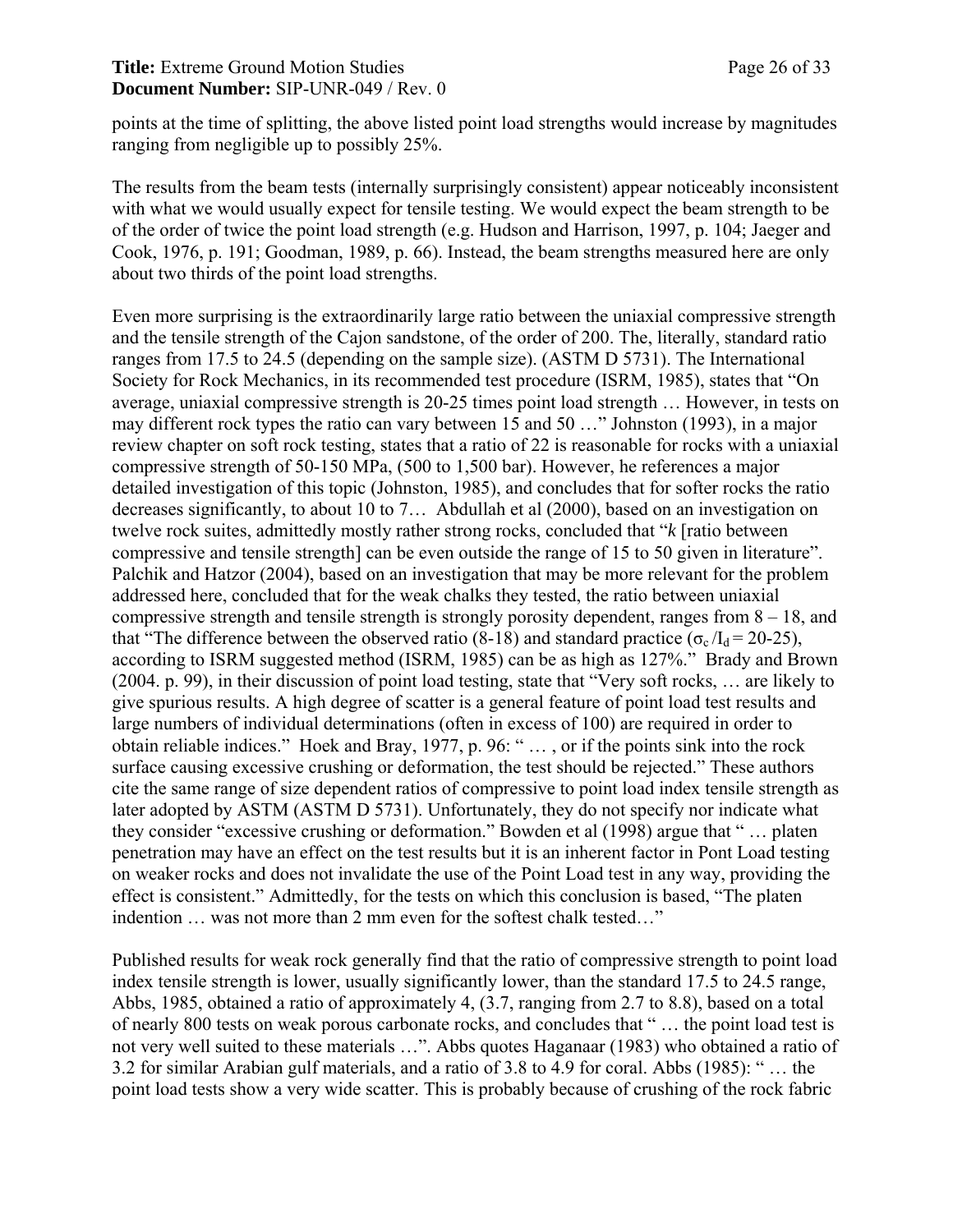beneath the load points, which often occurs. In addition the results are affected by vugs in the rock specimen close to the points. Recently the larger investigations have included an on-board laboratory equipped to perform unconfined compression tests. This is considered a more appropriate solution because it appears that point load tests do not necessarily provide a reliable measurement of the strength of these rocks."

Bieniawski (1974, 1976), as quoted by Hoek and Brown (1980, p. 26), recommends that for rocks with a point load strength of less than 10 bar, or a uniaxial compressive strength of less than 250 bar, uniaxial strength testing be conducted, rather than point load testing.

#### References

- Abbs, A.F., 1985, The use of the Point Load Index in Weak Carbonate Rocks, pp. 413-421, Strength Testing of Marine Sediments: Laboratory and In-Situ Measurements, ASTM STP 883, R.C. Chaney and K.R. Demars, Eds., American Society for Testing and Materials, Philadelphia.
- Abdullah, Hasan, A.K. Dhawan, and A. Bandyopadhyay, 2000, Point load strength and uniaxial compressive strength, pp. 333-340, Site Characterisation Practice, Proceedings of the International Conference, Bangalore, India, December 6-8, 1999, Prakash C. Jha and R.N. Gupta, Eds., A.A. Balkema, Rotterdam/Brookfield.
- ASTM D 3967-05, 2006, Standard Test Method for Splitting Tensile Strength of Intact Rock Core Specimens, Annual Book of ASTM Standards, Vol. 04.08, pp. 405 – 408, ASTM International, West Conshohocken, PA.
- ASTM D 5731-05, 2006, Standard Test Method for Determination of the Point Load Strength Index of Rock, Annual Book of ASTM Standards, Vol. 04.09, pp. 82 – 89, ASTM International, West Conshohocken, PA.
- Bieniawski, Z.T., 1974, Geomechanics classification of rock masses and its application in tunneling, Proc. Third International Congress on Rock Mechanics, ISRM, Denver, Vol. IIA, pp. 27-32, National Academy of Sciences, Washington, D.C.
- Bieniawski, Z.T., 1976, Rock mass classification in rock engineering, Proc. Symposium on Exploration for Rock Engineering, Johannesburg, Vol. 1, pp. 97-106.
- Bowden, A.J., J. Lamont-Black & S. Ullyott, 1998, Point load testing of weak rocks with particular reference to chalk, Quarterly Journal of Engineering Geology, Vol. 31, pp. 95- 103.
- Goodman, R.E., 1989, Introduction to Rock Mechanics, Second Edition, John Wiley & Sons, New York.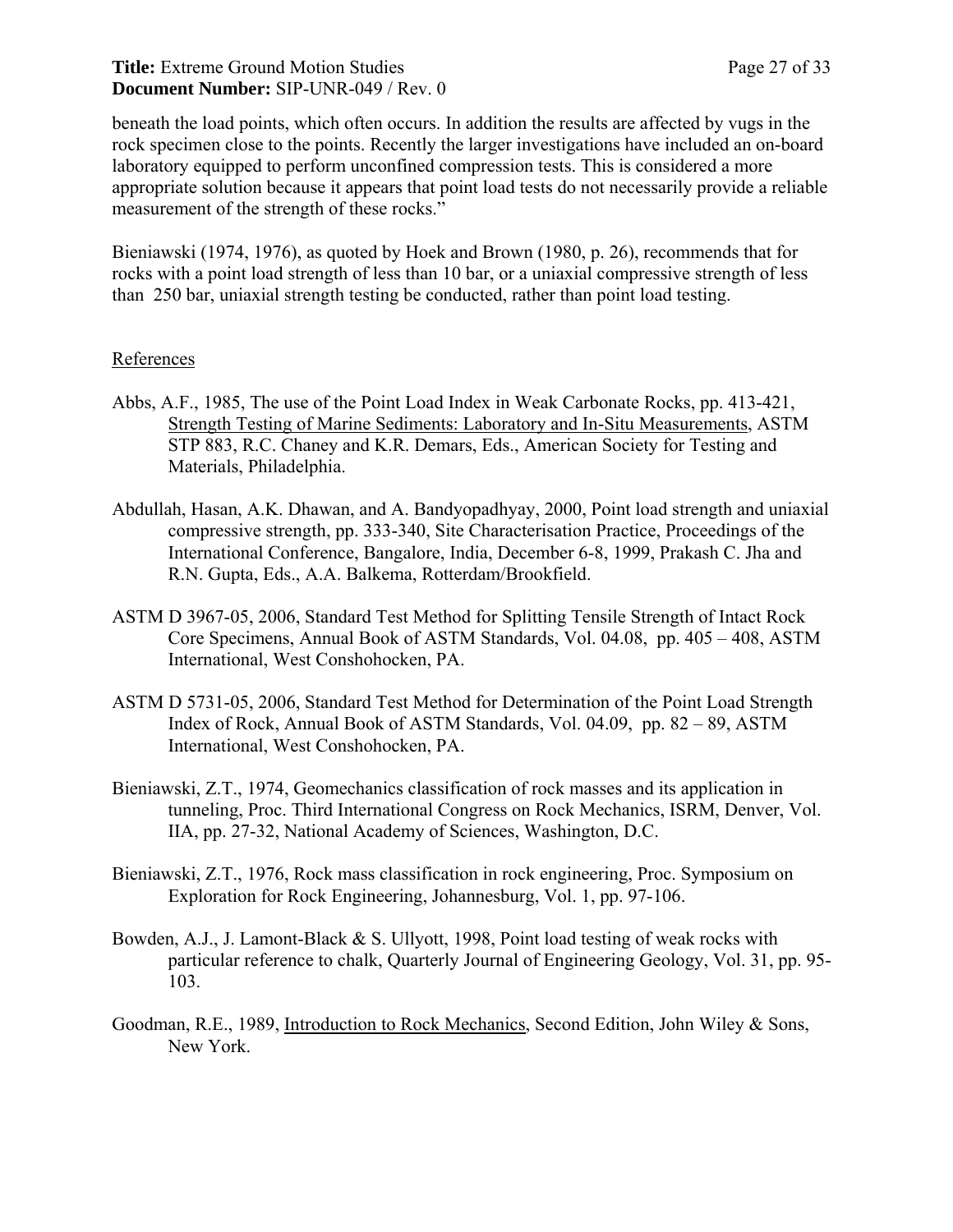- Haganaar, J., 1983, Discussion to Conference on Piling and Ground Treatment, Institution of Civil Engineers, London, March, p.111 (as referenced by Abbs, 1985).
- Hoek, E., and J.W. Bray, 1977, Rock Slope Engineering, Revised Second Edition, The Institution of Mining and Metallurgy, London.
- Hoek, E., and E.T. Brown, 1980, Underground Excavations in Rock, The Institution of Mining and Metallurgy, London.
- Hudson, J.A., and J. P. Harrison, 1997, Engineering Rock Mechanics, Pergamon, Amsterdam.
- ISRM, 1985, Suggested Method for Determining Point Load Strength, Int. Jnl. of Rock Mechanics Min. Sci. & Geomech. Abstr., Vol. 22, No. 2, pp. 51-60.
- Jaeger, J.C. and N.G.W. Cook, 1976, Fundamentals of Rock Mechanics, Second Edition, Chapman and Hall, London, A Halsted Press Book, John Wiley & Sons, Inc., New York.
- Johnston, I.W., 1985, Strength of Intact Geomechanical Materials, J. Geotech. Eng., Am. Soc. Civ. Eng., Vol. 111, pp. 730-749.
- Johnston, I.W., 1993, Soft Rock Engineering, Ch. 15, pp. 367 393 of Comprehensive Rock Engineering, John A. Hudson, Editor-in-Chief, Vol. 1, Fundamentals, Edwin T. Brown, Volume Editor, Pergamon Press, Oxford.
- Palchik, V. and Y.H. Hatzor, 2004, The Influence of Porosity on Tensile and Compressive Strength of Porous Chalks, pp. 331-341, Rock Mech. Rock Engng., Vol. 37, Issue 4.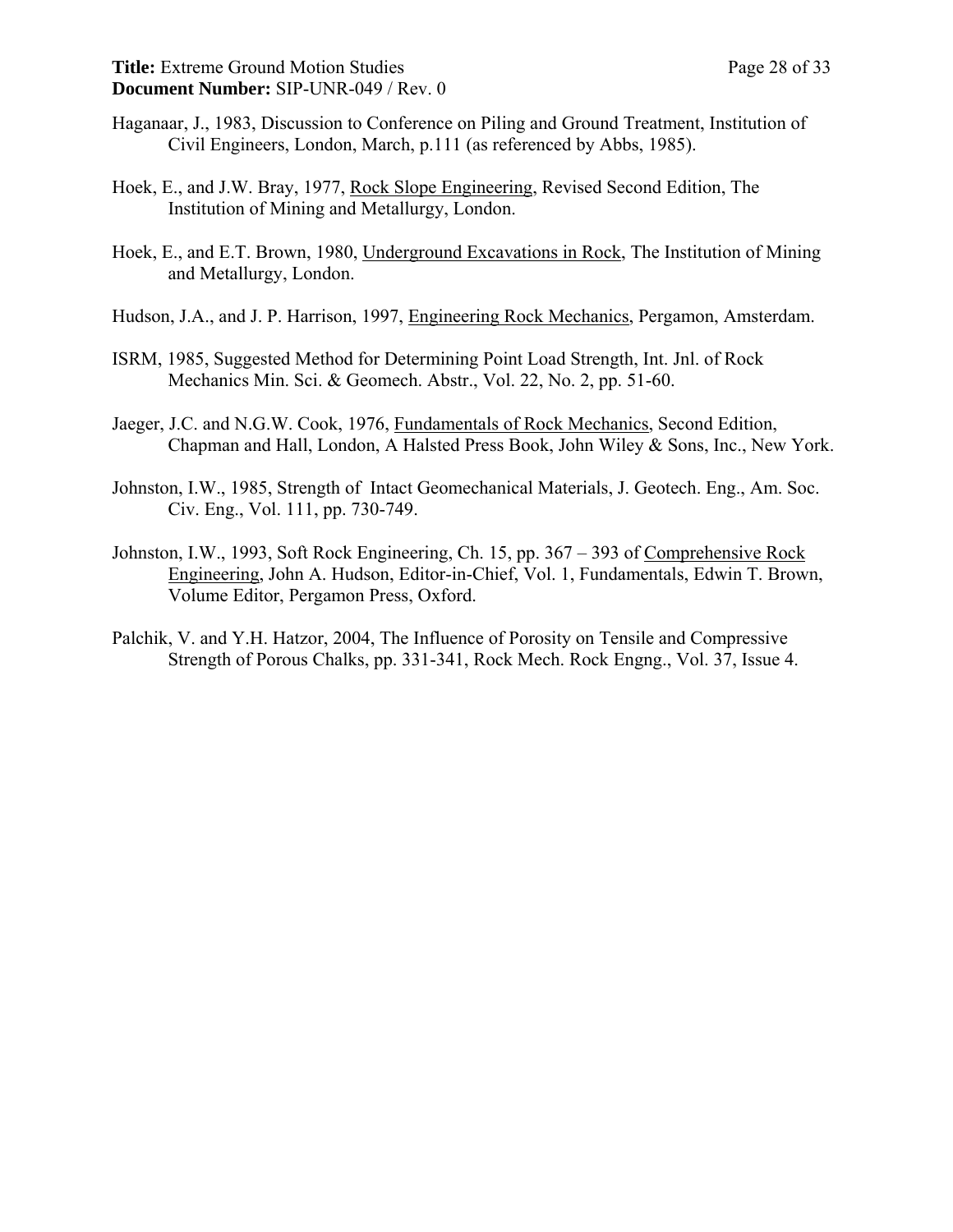#### **Appendix 3: CALCULATION OF TENSILE STRESSES FOR SAN ANDREAS SANDSTONES**

As outlined in the text, relic sandstones exist within  $\sim$  5 km of the San Andreas fault between Tejon and Cajon passes in southern California. The sandstones exist on both sides of the fault and may have been exhumed from depths exceeding 1 km. The tensile strength measurements of surface samples, presented in Appendix 2, demonstrate that the sandstones are very weak in tension. We wish to address the following question: what ground motion amplitudes are required to fracture these sandstones? In this appendix a method is outlined to calculate the stresses induced near the surface of a uniform half-space by steady-state, sinusoidal plane Swaves. This work does not presume either the wave types or orientations which are emanating from the earthquake source. Instead induced stresses are calculated as a function of angle of incidence and depth for plane S-waves with varying frequency, amplitude, and wave type. Subsequent discussions follow the work presented in Chapter 5 of Aki and Richards (2002). Pwave results have been omitted as they do not contribute significantly to the ground motions in the near field.

Suppose that a wave propagates through an isotropic, elastic medium. Strain is given by

$$
\varepsilon_{ij} = \frac{1}{2} \left( \frac{\partial u_i}{\partial x_j} + \frac{\partial u_j}{\partial x_i} \right) (A3.1)
$$

where  $u_i$  is the displacement in the *i*th direction. Stress-strain relations for this material provide that

$$
\sigma_{ij} = \lambda \left( \frac{\partial u_1}{\partial x_1} + \frac{\partial u_2}{\partial x_2} + \frac{\partial u_3}{\partial x_3} \right) \delta_{ij} + 2 \mu \varepsilon_{ij} (A3.2)
$$

where  $\lambda$  is the second of Lame's constants and  $\mu$  is the shear modulus. In this case the stress tensor will be symmetric (e.g.,  $\sigma_{ii} = \sigma_{ii}$ ). In order to calculate the stresses induced by a propagating wave, one must have explicit knowledge of the displacement as a function of space. As mentioned above, steady-state wave propagation of plane S-waves of various types will be investigated in this analysis.

The displacements of upgoing and downgoing SH waves are given respectively by

$$
USH = (0, S, 0) \exp\left[i\omega \left(\frac{\sin j}{\beta} x_1 - \frac{\cos j}{\beta} x_3 - t\right)\right] (A3.3.1)
$$
  

$$
DSH = (0, S, 0) \exp\left[i\omega \left(\frac{\sin j}{\beta} x_1 + \frac{\cos j}{\beta} x_3 - t\right)\right] (A3.3.2)
$$

where *j* is the angle of incidence of the SH wave,  $\beta$  is the shear wave velocity,  $x_1$  the horizontal coordinate,  $x_3$  is the vertical coordinate,  $\omega$  is the frequency, and t is time.  $(0, S, 0)$  is the amplitude of the displacement wave in  $x_1$ ,  $x_2$ , and  $x_3$  coordinates, respectively. The strains and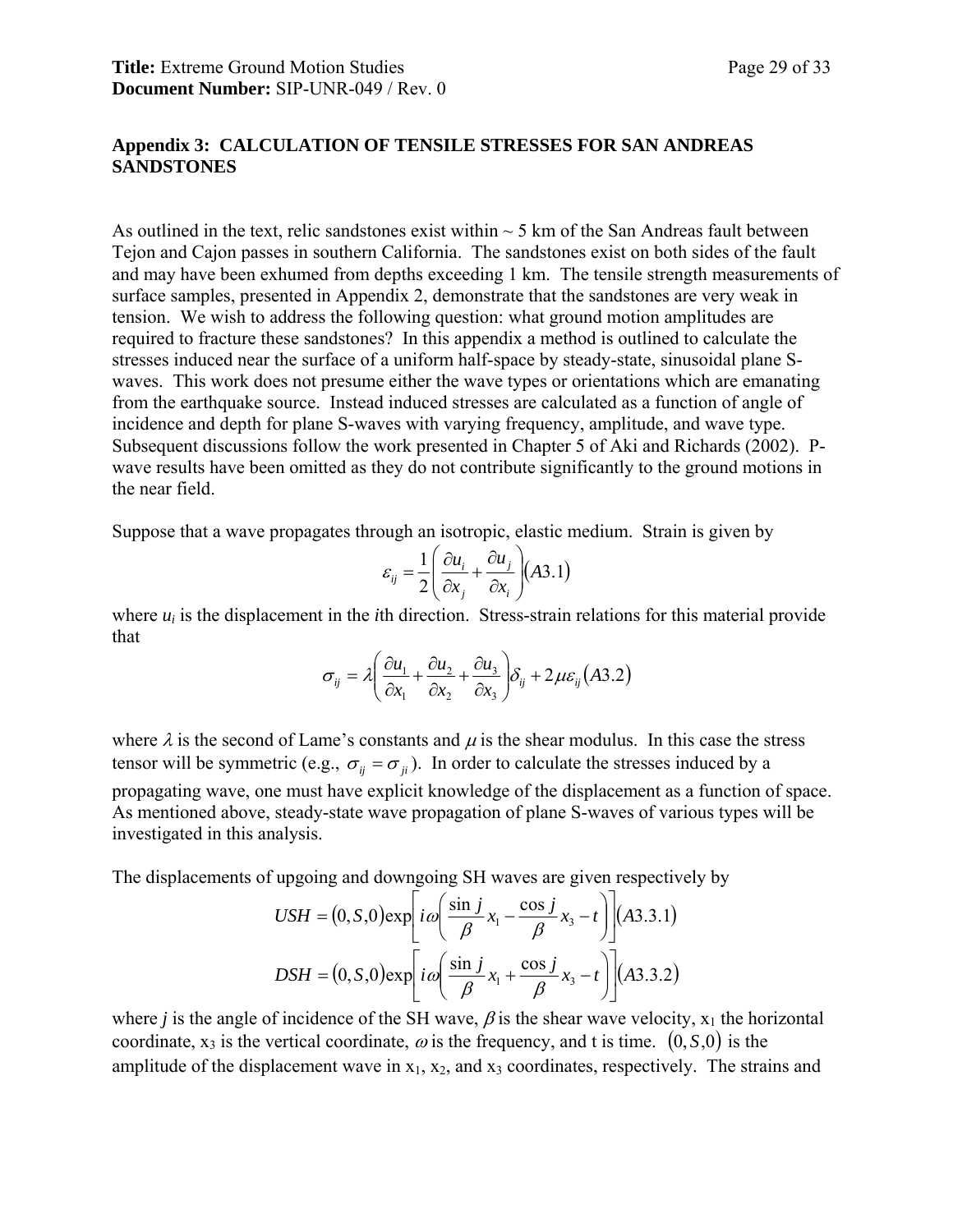#### Title: Extreme Ground Motion Studies Page 30 of 33 **Document Number:** SIP-UNR-049 / Rev. 0

stresses can be easily calculated from the definitions given in equations *A3.1* and *A3.2*. Notice for SH waves  $\sigma_{11} = \sigma_{22} = \sigma_{33} = \sigma_{13} = 0$ . The shear stresses  $\sigma_{12} = \sigma_{21}, \sigma_{23} = \sigma_{32}$  are given by

$$
\sigma_{12} = S\mu i \omega \frac{\sin j}{\beta} [USH + DSH] = 2S\mu i \omega \frac{\sin j}{\beta} \cos \left( \omega \frac{\cos j}{\beta} x_3 \right) \exp \left[ i \omega \left( \frac{\sin j}{\beta} x_1 - t \right) \right] (A3.4.1)
$$
  

$$
\sigma_{23} = S\mu i \omega \frac{\cos j}{\beta} [DSH - USH] = -2S\mu \omega \frac{\cos j}{\beta} \sin \left( \omega \frac{\cos j}{\beta} x_3 \right) \exp \left[ i \omega \left( \frac{\sin j}{\beta} x_1 - t \right) \right] (A3.4.2).
$$

For the case of an SV wave impinging upon the free surface, the displacement of the upward propagating wave is of the form

$$
USV = S(\cos j, 0, \sin j) \exp \left[ i \omega \left( \frac{\sin j}{\beta} x_1 - \frac{\cos j}{\beta} x_3 - t \right) \right] (A3.5).
$$

Whereas the SH particle motion is in the  $x_2$  direction, the SV particle motion is in both the  $x_1$  and x3 directions. As the SV wave encounters the free surface, the SV wave is reflected and P and Rayleigh waves can also be produced. The downgoing P and SV displacements are given by

$$
DP = S(\sin i, 0, \cos i) S' P \exp \left[ i \omega \left( \frac{\sin i}{\alpha} x_1 + \frac{\cos i}{\alpha} x_3 - t \right) \right] (A3.6.1)
$$

$$
DSV = S(\cos j, 0, -\sin j) \overset{\prime}{S} \overset{\cdot}{S} \exp \left[ i \omega \left( \frac{\sin j}{\beta} x_1 + \frac{\cos j}{\beta} x_3 - t \right) \right] (A3.6.2)
$$

where  $i = \sin^{-1} \left| \frac{\alpha \sin j}{\beta} \right|$ ⎠ ⎞  $\overline{\phantom{a}}$ ⎝  $=\sin^{-1}\left(\right)$ β  $i = \sin^{-1} \left( \frac{\alpha \sin j}{\alpha} \right)$  is the angle at which the P wave propagates from the free surface and  $\alpha$ 

is the P-wave velocity. The P conversion and SV reflection coefficients,  $\overrightarrow{S} \overrightarrow{P}$  and  $\overrightarrow{S} \overrightarrow{S}$  are given by

$$
\hat{S}P = \frac{4\frac{\beta}{\alpha}p\frac{\cos j}{\beta}\left(\frac{1}{\beta^2} - 2p^2\right)}{\left(\frac{1}{\beta^2} - 2p^2\right)^2 + 4p^2\frac{\cos i}{\alpha}\frac{\cos j}{\beta}}(A3.7.1)
$$

$$
\dot{S} = \frac{\left(\frac{1}{\beta^2} - 2p^2\right)^2 - 4p^2 \frac{\cos i \cos j}{\alpha \beta}}{\left(\frac{1}{\beta^2} - 2p^2\right)^2 + 4p^2 \frac{\cos i \cos j}{\alpha \beta}} (A3.7.2)
$$

where <sup>α</sup> β  $p = \frac{\sin i}{i} = \frac{\sin j}{i}$  is the ray parameter. For  $j \le \sin^{-1}(\frac{\beta}{i})$ ⎠  $\left(\frac{\beta}{\gamma}\right)$ ⎝  $j \le \sin^{-1}\left(\frac{\beta}{\alpha}\right)$ , the above relations produce real valued conversion and reflection coefficients. For  $\frac{\pi}{2}$  >  $j$  >  $\sin^{-1}$   $\frac{\mu}{2}$ ⎠  $\left(\frac{\beta}{\gamma}\right)$ ⎝  $rac{\pi}{2}$  > *j* > sin<sup>-1</sup> $\left(\frac{\beta}{\alpha}\right)$ , evanescent Rayleigh waves will be produced. In this work it is assumed that the Poisson ratio  $v = 0.25$  so that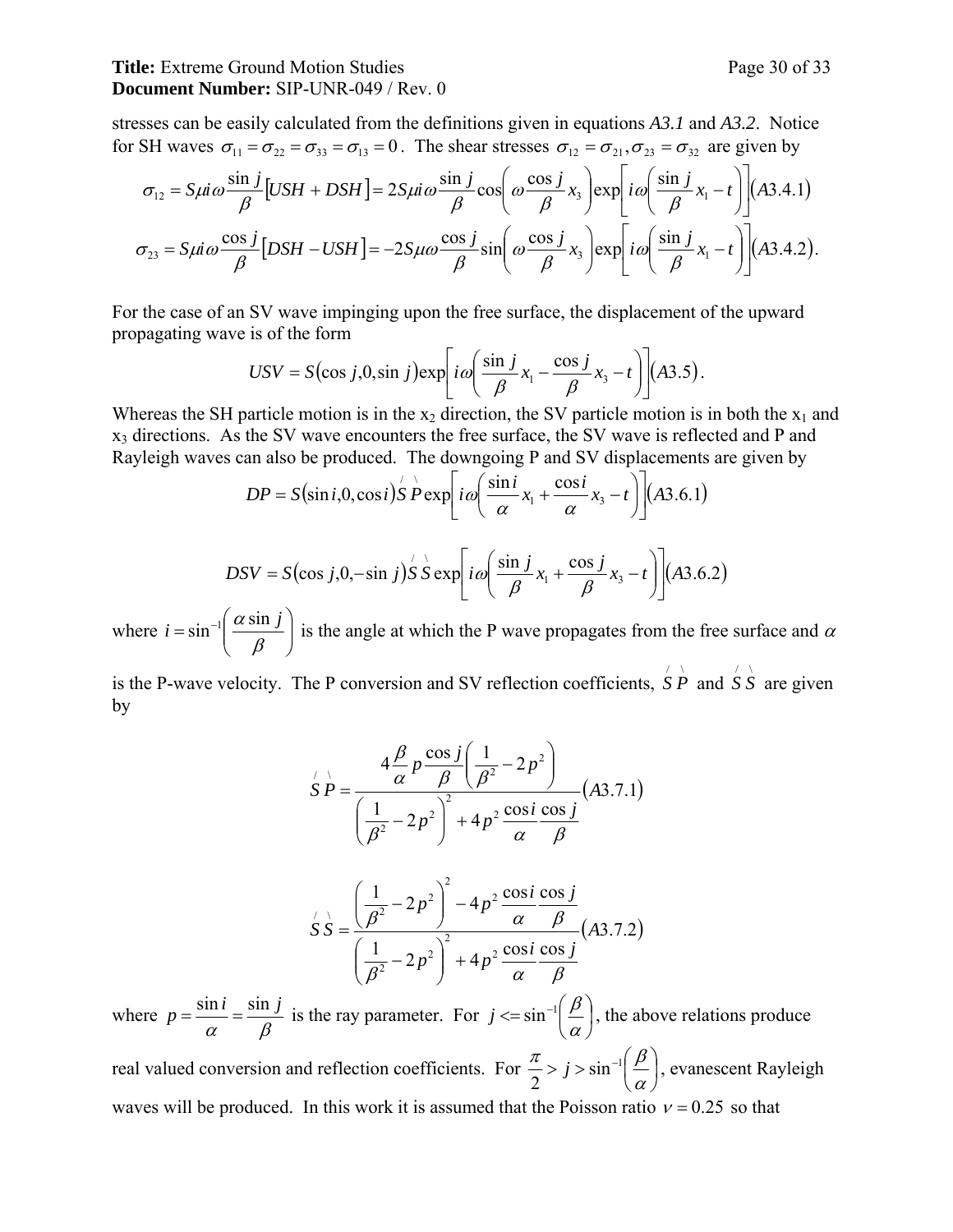$\alpha = \sqrt{3}\beta$ . In other words, for angles of incidence greater than ~ 35.3° from vertical, evanescent waves will be produced. For  $\frac{\pi}{2}$  >  $j$  >  $\sin^{-1}$   $\frac{\mu}{n}$ ⎠  $\left(\frac{\beta}{\gamma}\right)$ ⎝  $rac{\pi}{2}$  >  $j$  >  $\sin^{-1}\left(\frac{\beta}{\alpha}\right)$ ,  $\frac{\cos i}{\alpha} = \pm i \sqrt{p^2 - \frac{1}{\alpha^2}(A3.8)}$ 

for 
$$
\omega
$$
 > 0 and  $\omega$  < 0, respectively. This ensures that the P-wave amplitude does not exponentially increase with depth. The conversion and reflection coefficients outlined above take on imaginary values in this situation. In this case the stress tensor will also be symmetric and  $\sigma_{12} = \sigma_{23} = 0$ .

A number of criteria have been used in rock mechanics and engineering practice to determine whether or not stresses of a specified level produce yielding in solids. As the tensile strength of a material is generally much lower than the compressive (perhaps by a factor of 10-20 as discussed in Appendix 2) or shear strengths, these analyses first require transformation of the stress tensor into the principle stress directions. In other words, a set of rotations about the system of axes are sought which produce only tensile and compressive stresses. The diagonalization of the stress tensor is achieved by calculating the eigenvalues and eigenvectors of the stress tensor; the eigenvalues are the principle stresses ( $\sigma_3 \ge \sigma_2 \ge \sigma_1$ ) and the eigenvectors provide the angles of rotation about the orthogonal axes which are required to produce the principle stress state. Note that as plane waves are oscillatory in nature, both the amplitudes and directions of the principle stresses will oscillate as a function of time from compressive ( $\sigma_i$  < 0) to tensile ( $\sigma_i > 0$ ) at a particular point in space.

This work utilizes the Mohr-Coulomb failure criteria. Suppose that  $\sigma_c$  and  $\sigma_t$  are the compressive and tensile strengths, respectively. The Mohr-Coulomb yield criteria may be expressed as:

$$
\pm \frac{\sigma_1 - \sigma_2}{2} = c - K \left( \frac{\sigma_1 + \sigma_2}{2} \right) \pm \frac{\sigma_2 - \sigma_3}{2} = c - K \left( \frac{\sigma_2 + \sigma_3}{2} \right) \pm \frac{\sigma_3 - \sigma_1}{2} = c - K \left( \frac{\sigma_3 + \sigma_1}{2} \right) (A3.9)
$$

where

$$
m = \frac{\sigma_c}{\sigma_t}, K = \frac{m-1}{m+1}, c = \left(\frac{1}{m+1}\right) \sigma_c (A3.10).
$$

A lithostatic stress state is assumed throughout the subsequent analysis which requires that the overburden stress be subtracted from each of the normal stresses,  $\sigma_{11}, \sigma_{22}, \sigma_{33}$ , prior to calculation of the principle stresses. Principle stresses are calculated for each angle of incidence, depth, and instance of time. For  $\sigma_1 > 0$  (e.g., tensile maximum principle stress), the calculated principle stresses are compared with the Mohr-Coulomb failure criteria. In the following analysis  $\sigma_c$  = 350 bars and  $\sigma_t$  = 20 bars which are consistent with some of the strongest sandstone samples reported in Appendix 2.

Figures A3.1, A3.2, and A3.3 present the ground velocities which exceed the Mohr-Coulomb failure criteria for plane SH waves. The shear wave velocity has been assigned the value 2000  $m/s$  and the density is 1.9 gm/cm<sup>3</sup> in all subsequent calculations. The three figures correspond to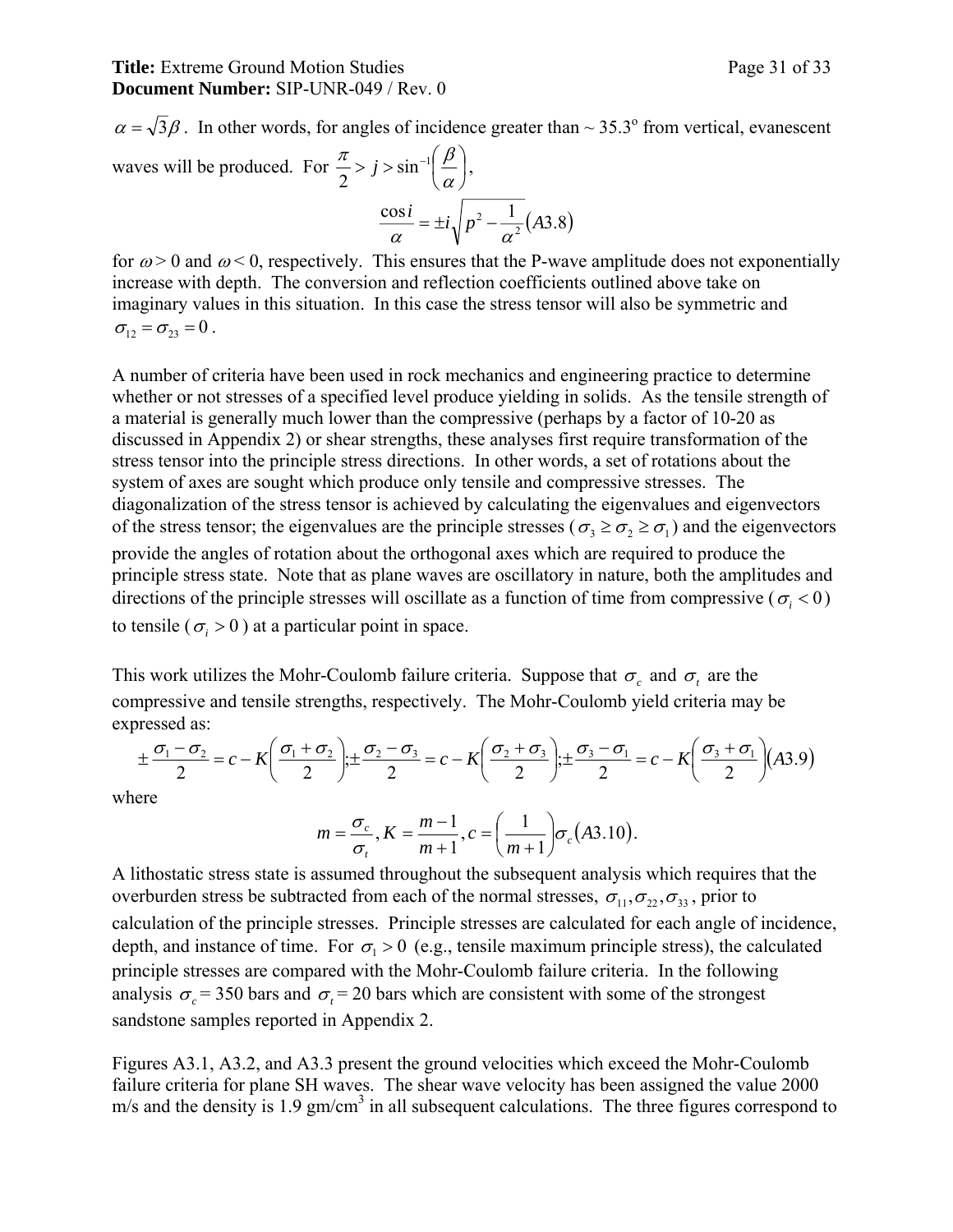#### Title: Extreme Ground Motion Studies Page 32 of 33 **Document Number:** SIP-UNR-049 / Rev. 0

plane waves with frequencies 0.5 Hz, 1 Hz, and 2 Hz, respectively. As the majority of seismic energy may be released from depth on the fault, the velocity constraints are derived for angles of incidence less than 30 degrees. As these figures demonstrate, yielding occurs at depths approaching one-quarter of the specified wavelength (e.g., 1000 m, 500 m, and 250 m for 0.5 Hz, 1 Hz, and 2 Hz waves, respectively). The addition of lithostatic stress produces yielding at shallower depths than one-quarter wavelength. These calculations suggest that plane SH waves with frequencies 0.5 Hz, 1 Hz, and 2 Hz would produce yielding should their peak velocities be greater than approximately 200 cm/s, 120 cm/s, and 80 cm/s, respectively. SH waves with large angles of incidence ( $>60$  degrees) produce significant yielding very near the free surface (within  $\sim$  20 m) when the particle velocities are as low as 30 cm/s. Significant SH energy may not be produced in the near field of large earthquakes, though.

The stress model used to derive the results above corresponds to the situation with no tectonic stress ( $\sigma_{12} = \sigma_{21} = 0$ ). Figures A3.4, A3.5, and A3.6 investigate a high tectonic stress model where  $\overline{\sigma}_{12} = \sigma_{12} + 0.65 \rho g z$  ( $\rho$  is the density, *g* is the acceleration of gravity, and *z* is the depth). This tectonic stress state is consistent with frictional values obtained from rock mechanics experiments. As these figures demonstrate, yielding occurs at somewhat lower peak particle velocities for SH waves with shallow angles of incidence (160 cm/s, 100 cm/s, and 70 cm/s for 0.5 Hz, 1 Hz, and 2 Hz plane SH waves, respectively). A low tectonic stress model, say  $\overline{\sigma}_{12} = \sigma_{12} + 0.2 \rho g z$ , would be similar to the results presented in figures A3.1, A3.2, and A3.3.

Figures A3.7, A3.8, and A3.9 show results for the lithostatic stress case without tectonic stress where the shear wave velocity is 1000 m/s. Yielding occurs for shallow angles of incidence at about 240 cm/s, 160 cm/s, 110 cm/s for 0.5 Hz, 1 Hz, and 2 Hz plane SH waves, respectively. Additionally the one-quarter wavelength depth has been diminished to 500 m, 250 m, and 125 m for the three cases, leading to yielding very near to the free surface.

Figures A3.10, A3.11, and A3.12 depict contours of ground velocity which exceed the Mohr-Coulomb failure criteria for plane SV waves with shear wave velocity 2000 m/s. These figures also correspond to plane waves with frequencies 0.5 Hz, 1 Hz, and 2 Hz, respectively. As with the SH case outlined above, the minimum velocities producing significant yielding occur near one-quarter wavelength depths. These velocities are approximately 200 cm/s, 120 cm/s, and 80 cm/s for the 0.5 Hz, 1 Hz, and 2 Hz cases, respectively, for SV waves at shallow incidence. Near the transition where Rayleigh waves are produced (35.3 degrees), very high stresses are induced which would produce yielding with very low velocities down to significant depths. This is in contrast to the SH behavior demonstrated in Figures A3.1, A3.2, and A3.3. These results correspond to the situation with no tectonic stress ( $\sigma_{12} = \sigma_{21} = 0$ ). Figures A3.13, A3.14, and A3.15 assume a high tectonic stress model (e.g.,  $\sigma_{12} = \sigma_{21} = 0.65 \rho g z$ ). This reduces the velocities leading to failure to approximately 160 cm/s, 100 cm/s, and 70 cm/s for the 0.5 Hz, 1 Hz, and 2 Hz cases, respectively. These results are very similar to the SH case outlined above for plane waves with shallow angles on incidence.

As the Subtask 1 report by John Anderson outlines, there have been 13 recordings of earthquakes in continental strike-slip environments where the peak 3D particle velocities exceed 100 cm/s. Should S-wave ground motions of this amplitude occur at the sandstone sites with predominant